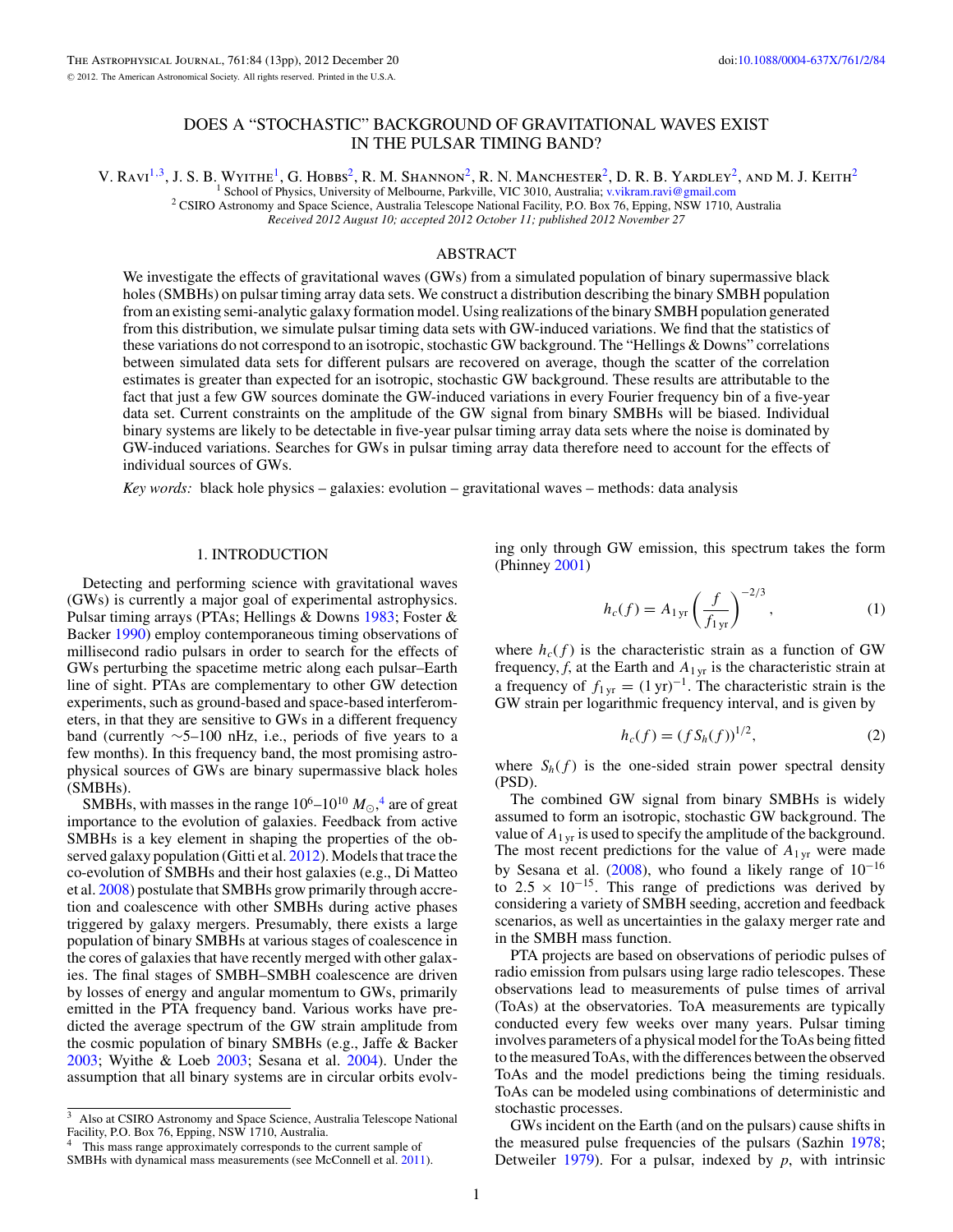<span id="page-1-0"></span>rotation frequency  $v_p$ , consider a GW-induced shift,  $\Delta v(t, \mathbf{r_p})$ , to this frequency. This shift is a function both of time, *t*, and the Earth–pulsar direction vector, **rp**. The resulting discrete time series of GW-induced variations to the ToAs,  $\delta_i^p$  (the *i* subscript indicates that  $\delta_i^p$  is sampled at times  $t_i$ ), is given by (Detweiler [1979\)](#page-11-0)

$$
\delta_i^P = \int_0^{t_i} \frac{\Delta v(t', \mathbf{r_p})}{v_p} dt'.
$$
 (3)

For any GW signal, the expected values of zero-lag crosscorrelations between the  $\delta_i^p$  time series for different pulsars can be specified. For any stochastic GW signal, the expected value of the normalized correlation for each pulsar pair is expressed in terms of the angular separations between the pulsars as (Hellings & Downs [1983;](#page-11-0) Jenet et al. [2005\)](#page-11-0)

$$
\rho_{pq} = \frac{3}{2}\alpha \log \alpha - \frac{\alpha}{4} + \frac{1}{2} + \frac{1}{2}\delta_{pq},
$$
 (4)

where  $\alpha = (1/2)(1 - \cos \theta_{pq})$ ,  $\theta_{pq} = \cos^{-1}((\mathbf{r_p} \cdot \mathbf{r_q})/(|\mathbf{r_p}||\mathbf{r_q}|))$  is the angular separation between pulsars *p* and *q*, and the Kronecker delta,  $\delta_{pq}$ , is unity if  $p = q$ , and zero otherwise. This function is known as the Hellings & Downs curve. An isolated source of GWs will give rise to correlations that are different from the Hellings & Downs curve. Measurements of correlations between pulsar timing data sets that are attributable to the effects of GWs are necessary for the detection of GWs with PTAs (Jenet et al. [2005;](#page-11-0) Yardley et al. [2011;](#page-12-0) Demorest et al. [2012\)](#page-11-0).

The prospect of detecting or constraining the amplitude of a background of GWs from binary SMBHs has been the primary rationale for the development of the PTA concept. Various works have placed upper bounds on the value of *A*1 yr for a background with the characteristic strain spectral form of Equation [\(1\)](#page-0-0) (Jenet et al. [2006;](#page-11-0) van Haasteren et al. [2011;](#page-12-0) Demorest et al. [2012\)](#page-11-0). The best published upper bound (van Haasteren et al. [2011\)](#page-12-0) finds that  $A_{1,\text{yr}} < 6 \times 10^{-15}$  with 95% confidence. All analysis methods developed to study the combined GW signal from binary SMBHs with PTAs assume that the  $\delta_i^p$  time series for multiple pulsars can be described as a specific stochastic process. We describe the exact nature of this assumption in Section 2.

In this paper, we elucidate the statistical nature of the ToA variations induced by GWs from binary SMBHs. We accomplish this by modeling the GW signal from the predicted population of binary SMBHs, and by simulating realizations of  $\delta_i^p$  corresponding to realizations of the GW signal. This study is critical to the validity of interpreting published upper limits on  $A_{1 \text{vr}}$  as representative of limits on the mean characteristic strain spectrum of GWs predicted to arise from binary SMBHs. Our results are also important for the optimization of GW detection techniques with PTAs. In Section [3,](#page-2-0) we outline our method of simulating pulsar timing data sets including GWs from the predicted population of binary SMBHs. Our analysis and results are presented in Sections [4](#page-6-0) and [5,](#page-7-0) and we discuss the interpretation and implications of our results in Section [6.](#page-9-0) We present our conclusions in Section [7.](#page-11-0)

Throughout this work, we assume a ΛCDM concordance cosmology based on a combined analysis of the first-year *Wilkinson Microwave Anisotropy Probe* data release (Spergel et al. [2003\)](#page-12-0) and the Two-Degree Field Galaxy Redshift Survey (Colless et al. [2001\)](#page-11-0), with  $\Omega_M = 0.25, \Omega_b = 0.045, \Omega_\Lambda = 0.75$ ,  $\sigma_8$  = 0.9, and *H*<sub>0</sub> = 73 km s<sup>−1</sup> Mpc<sup>−1</sup>. Although these parameter values have since been superseded by more recent

**Table 1** List of Symbols

| Symbol                      | Section        | Description                                            |
|-----------------------------|----------------|--------------------------------------------------------|
| $\delta_i^p$                | 1              | GW-induced ToA variation for pulsar $p$ at time $t_i$  |
| $\rho_{pq}$                 | 1              | Expected zero-lag normalized cross-correlation between |
|                             |                | $\delta_i^p$ and $\delta_i^q$ time series              |
|                             | 2              | Expected PSD of $\delta_i^p$ time series               |
| $S_g(f)$<br>$\tilde{S}_k^p$ | 2              | Periodogram estimator of $S_g(f)$ at frequency $f_k$   |
| $h_0$                       | 3.1            | GW strain amplitude divided by frequency dependence    |
| Φ                           | 3.1            | Binned distribution of binary SMBHs derived from       |
|                             |                | realizations of the Millennium and Millennium-II       |
|                             |                | coalescence lists                                      |
| $\Phi$                      | 3.1            | Average of 1000 realizations of $\Phi$                 |
| $\Phi_{\text{fit}}$         | 3.1            | Analytic fit to $\Phi$                                 |
| $S_{g, \text{ fit}}(f)$     | 3.2            | $S_g(f)$ derived in terms of $\Phi_{\text{fit}}$       |
| $h_{c, fit}(f)$             | 3.2            | Expected GW characteristic strain spectrum derived in  |
|                             |                | terms of $\Phi_{\text{fit}}$                           |
| W,                          | 4              | 1 ns rms ToA variation at time $t_i$                   |
| $D_i^p$                     | 4              | Sum of $W_i$ and $\delta_i^p$                          |
| S(f)                        | $\overline{4}$ | Expected PSD of $D_i^p$ time series                    |
| $\tilde{\psi}_k^p$          | 4              | Periodogram estimator of $S(f)$ at frequency $f_k$     |
| $\tilde{\rho}_{pq}$         | 5              | Estimator of $\rho_{pa}$                               |

observations, we adopt them in order to remain consistent with the model we use for the binary SMBH population (Guo et al. [2011\)](#page-11-0). A list of important symbols in this paper is shown in Table 1, along with the sections of the text in which they are introduced.

## 2. THE CURRENT MODEL FOR ToA VARIATIONS INDUCED BY GRAVITATIONAL WAVES FROM BINARY SMBHs

ToA variations induced by GWs from binary SMBHs  $(\delta_i^p)$ are commonly modeled among the PTA community as a widesense stationary random Gaussian process. This is based on the hypothesis that many GW sources forming a GW background contribute to the ToA variations, resulting in a statistical process governed by the central limit theorem. While the nature of the  $\sum_{n=1}^{\infty}$  Gaussian model for  $\delta_i^p$  has been extensively described elsewhere (e.g., van Haasteren et al. [2009\)](#page-12-0), we summarize it here for completeness.

The key property of a random Gaussian process is that a linear combination of samples will have a joint normal distribution function. Different samples need not be statistically independent. The distribution of samples from a (zero-mean) random Gaussian process is characterized by the covariance matrix of the samples. Consider a vector,  $\mathbf{R}_{p}$ , containing *n* samples of  $\delta_i^p$ . That is,

$$
\mathbf{R}_{\mathbf{p}} = \begin{pmatrix} \delta_0^p \\ \delta_1^p \\ \vdots \\ \delta_{n-1}^p \end{pmatrix} . \tag{5}
$$

Let  $\mathbf{R}_{q}$  be another vector defined similarly to  $\mathbf{R}_{p}$ , corresponding to a pulsar *q*, containing *n* simultaneously obtained samples of  $\delta_i^q$ . Under the random Gaussian assumption, the joint probability distribution of the samples in  $\mathbf{R}_p$  and  $\mathbf{R}_q$ , which we denote as *Ppq*, is given by

$$
P_{pq} = \frac{1}{\sqrt{(2\pi)^n \det(\mathbf{C}_{pq})}} e^{-\frac{1}{2} \mathbf{R_p}^T \mathbf{C}_{pq} \mathbf{R}_q}.
$$
 (6)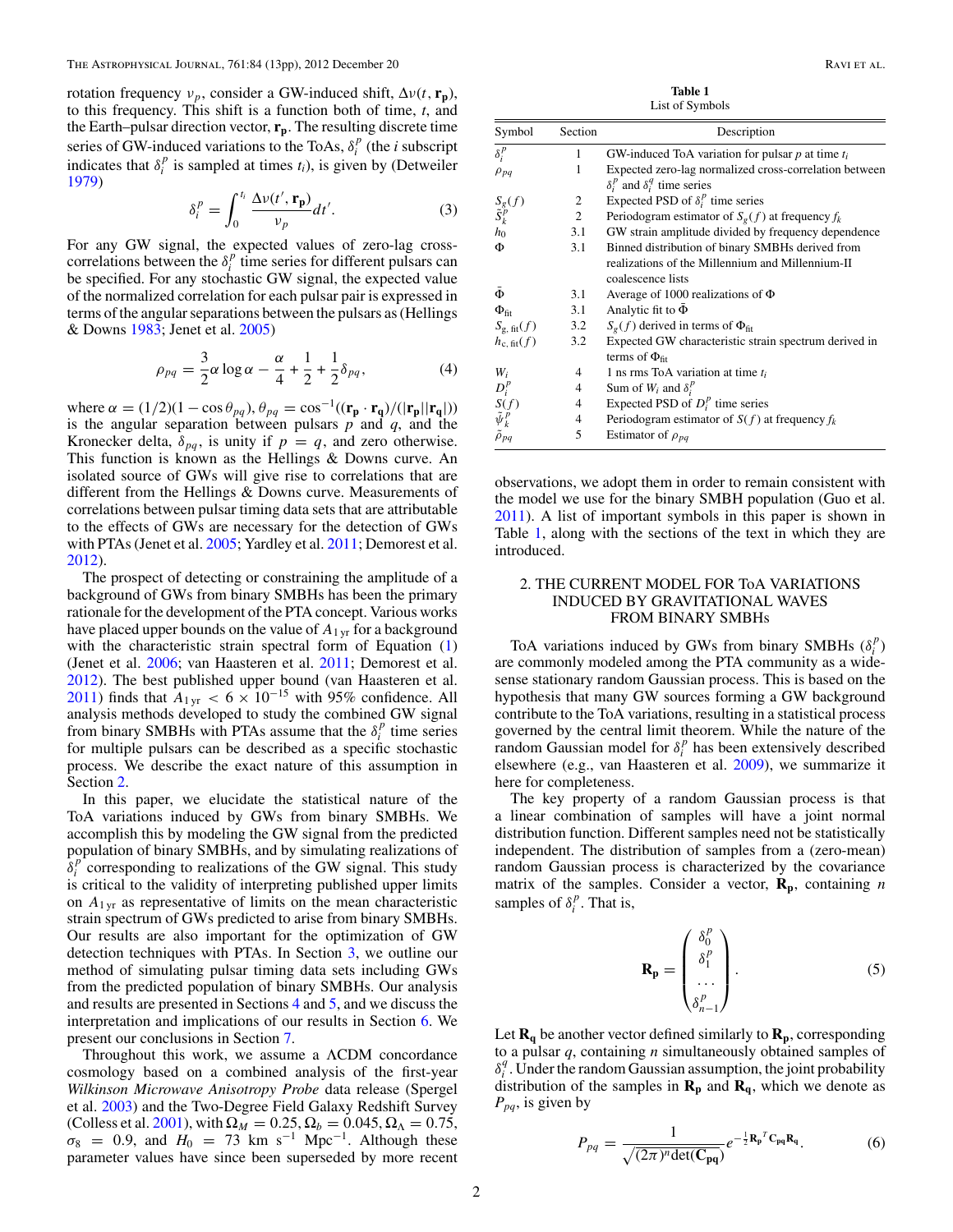<span id="page-2-0"></span>Here,  $C_{pq}$  is an  $n \times n$  matrix containing the covariances between the samples of  $\delta_i^p$  and  $\delta_i^q$ ; that is, element *ij* of  $C_{pq}$  is given by the covariance between  $\delta_i^p$  and  $\delta_j^q$ . As the Gaussian process is wide-sense stationary, each element  $ij$  of  $C_{pq}$  depends only on the time difference  $\tau_{ij} = |t_i - t_j|$  between samples *i* and *j* for pulsar  $p$  and  $q$ , respectively. Elements of  $C_{pq}$  are sampled from a covariance function,  $c_{pq}(\tau)$ , between the GW-induced ToA variations for pulsars *p* and *q*. This covariance function is defined by the inverse Fourier transform of the one-sided PSD,  $S_g(f)$ , of GW-induced ToA variations for a given pulsar:

$$
c_{pq}(\tau) = \rho_{pq} \text{Real}[\mathcal{F}^{-1}(S_g(f))]. \tag{7}
$$

Here,  $\mathcal F$  denotes a complex Fourier transform and  $\tau$  is a time lag. The PSDs of the GW-induced ToA variations for all pulsars are equivalent, and given by (Jenet et al. [2006\)](#page-11-0)

$$
S_g(f) = \frac{1}{12\pi^2} \frac{h_c^2(f)}{f^3},\tag{8}
$$

for a GW signal with the expected characteristic strain spectrum  $h_c(f)$ .

The above discussion applies equivalently if pulsar *p* and pulsar *q* are the same pulsar, or if they are different pulsars. The Hellings & Downs factor  $\rho_{pq}$ , defined in Equation [\(4\)](#page-1-0), accounts for the correlation between GW-induced ToA variations for different pulsars. If  $h_c(f)$  takes the same form as in Equation [\(1\)](#page-0-0), then we have  $S_g(f) \propto f^{-13/3}$ . The GW-induced ToA variations for each pulsar will therefore be a "red" process. In this work, we only consider time series  $\delta_i^p$  with finite lengths  $T_{\text{obs}}$ .

We are interested in comparing a new model for  $\delta_i^p$  with the random Gaussian model described in this section. To this end, we need to be able to simulate realizations of  $\delta_i^p$  as a random Gaussian process. Multiple PTA groups test their data analysis algorithms by simulating realizations of  $\delta_i^p$  using the GWbkgrd plugin (Hobbs et al. [2009\)](#page-11-0) to the TEMPO2 pulsar timing package (Hobbs et al. [2006\)](#page-11-0). While this plugin does not explicitly generate random Gaussian realizations of  $\delta_i^p$  by construction, we and others (van Haasteren et al. [2011;](#page-12-0) Demorest et al. [2012\)](#page-11-0) have checked that it approximates a random Gaussian process well.

In the plugin GWbkgrd, a number of GW oscillators,  $N_{T2}$ , are simulated between GW frequencies  $f_{\text{lo}}$  and  $f_{\text{hi}}$ , with the normally distributed  $+$  and  $\times$  GW polarization amplitudes set to be purely real with zero mean, variance

$$
\sigma_{T2}^2 = \left(\frac{\ln(f_{\rm hi}/f_{\rm lo})}{N_{T2}}\right)^{1/2} h_c(f),\tag{9}
$$

and frequency probability distribution, *dP/df* , given by

$$
\frac{dP}{df} = \frac{1}{\ln(f_{\text{hi}}/f_{\text{lo}})} f^{-1}.
$$
 (10)

ToA variations calculated for a given pulsar *p* at different times *ti* corresponding to GWs from each of these oscillators are summed to produce a realization of the  $\delta_i^p$  time series. The frequency limits *f*lo and *f*hi are generally chosen, respectively, to be much less than the  $T_{obs}^{-1}$  and much greater than the Nyquist frequency corresponding to the minimum sampling interval.

We make a distinction between the expected PSD of ToA variations induced by GWs from binary SMBHs, as defined in Equation (8), and estimates of this PSD based on realizations of the ToA variations. A commonly used non-parametric, unbiased estimator of the PSD of a time series is the periodogram (Schuster [1898\)](#page-11-0). The periodogram,  $\tilde{S}_g^p$ , of  $\delta_i^p$  is defined as

$$
\tilde{S}_k^p = \frac{2}{T_{\text{obs}}} |\text{DFT}\big[\delta_i^p\big]\big|^2,\tag{11}
$$

where DFT denotes a discrete Fourier transform. We adopt the following standard definition for the DFT of *n* samples of  $\delta_i^p$ :

$$
\text{DFT}(f_k) = \sum_{m=0}^{n-1} \delta_m^p e^{-i2\pi mk/n} \frac{T_{\text{obs}}}{n},\tag{12}
$$

where  $i = \sqrt{-1}$  in this case. The DFT is evaluated for frequencies

$$
f_k = (k+1)\frac{1}{T_{\text{obs}}}, \ 0 \le k < \frac{T_{\text{obs}}}{2T_{\text{ samp}}},\tag{13}
$$

where  $T_{\text{samp}}$  is the interval (assumed to be constant) between samples of  $\delta_i^p$ . Throughout this work, we estimate the PSD,  $S_g(f)$ , of realizations of  $\delta_i^p$  by evaluating  $\tilde{S}_k^p$ .

## 3. SIMULATING PULSAR ToA VARIATIONS ACCOUNTING FOR BINARY SMBH POPULATION CHARACTERISTICS

In this section, we describe a new method of simulating ToA variations caused by GWs from the predicted population of binary SMBHs. Various works have presented models for the cosmic demographics of binary SMBHs (Dotti et al. [2012\)](#page-11-0). More recently, such efforts have been based on analytic prescriptions for baryon physics applied to dark matter halo merger tree catalogs from *N*-body simulations (Guo et al. [2011,](#page-11-0) here-after [G11](#page-11-0)). In particular, the  $G11$  prescriptions were applied to merger trees from both the Millennium (Springel et al. [2005\)](#page-12-0) and the Millennium-II (Boylan-Kolchin et al. [2009\)](#page-11-0) simulations. The Millennium and Millennium-II simulations follow the evolution of dark matter structures, using the same physical prescriptions and number of particles. The Millennium-II simulation was, however, carried out in a comoving cubic volume with one-fifth the side length of the Millennium simulation, with the aim of resolving smaller-scale dark matter structures than the Millennium simulation. $5$  Together, these simulations resolve dark matter halos corresponding to the observed galaxy population, from dwarf galaxies to the largest-mass early-type galaxies.

The [G11](#page-11-0) model is the latest in a series (Springel et al. [2005;](#page-12-0) Croton et al. [2006;](#page-11-0) De Lucia & Blaizot [2007\)](#page-11-0) of semi-analytic prescriptions applied to the Millennium simulations. A host of observables of galaxies at low redshifts are reproduced, along with the redshift evolution of the quasar population and star formation. Of most relevance here is that the model also traces the SMBH population, reproducing the  $z = 0$  SMBH–galaxy scaling relations in their slopes, normalization and scatters, as well as the inferred SMBH mass function (Marulli et al. [2008\)](#page-11-0).

We base our description of the binary SMBH population emitting GWs on the prediction for the SMBH–SMBH coalescence rate from the [G11](#page-11-0) model. We fit an analytic function to the distribution of binary SMBHs, and randomly draw GW sources

<sup>5</sup> The Millennium-II simulation, however, does not reproduce larger-scale structures as well as the Millennium simulation.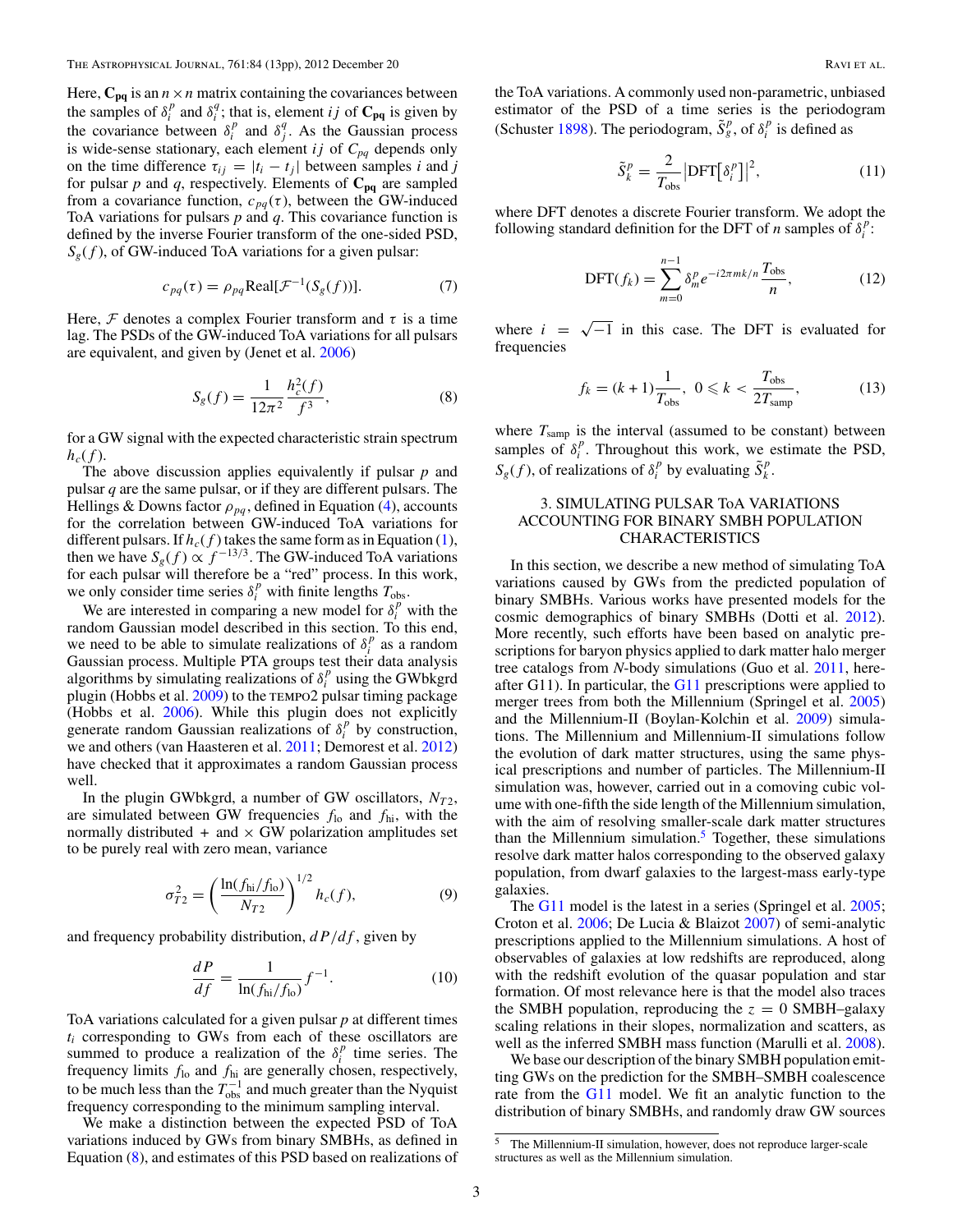<span id="page-3-0"></span>from this distribution to produce realizations of the GW sky corresponding to binary SMBHs. We then add the effect of each GW source to simulated pulsar ToA data sets in order to analyze the GW-induced ToA variations.

This work is different from previous attempts to model the GW signal from binary SMBHs. Initial attempts (e.g., Jaffe & Backer [2003\)](#page-11-0) to predict the mean GW characteristic strain spectrum from binary SMBHs used empirical determinations of the galaxy merger rate and the SMBH mass function. Wyithe & Loeb [\(2003\)](#page-12-0) predicted the GW spectrum by analytically following the dark matter halo merger hierarchy in an extended Press–Schechter framework, and by deriving the SMBH coalescence rate by relating the SMBH masses to the halo circular velocities. Sesana et al. [\(2008\)](#page-12-0) considered the possible range of predictions of the characteristic strain spectrum, using Monte Carlo realizations of dark matter halo merger trees and various prescriptions for SMBH growth.

The key difference between the present work and previous calculations of the GW signal from binary SMBHs is that we are chiefly concerned with the statistics of  $\delta_i^p$ . Our approach to modeling the binary SMBH population is similar to Sesana et al. [\(2009\)](#page-12-0) in our use of mock galaxy catalogs derived from analytic prescriptions applied to the Millennium simulations. However, whereas Sesana et al. [\(2009\)](#page-12-0) modeled the SMBH population by using empirical SMBH–galaxy scaling relations combined with (earlier) mock catalogs, we utilize SMBHs modeled by [G11](#page-11-0) in a self-consistent framework which reproduces the relevant observables.

#### *3.1. Modeling the Distribution of Binary SMBHs*

As in the previous works discussed above, we consider all binary SMBHs to be in circular orbits, and use expressions for the resulting GW emission presented by Thorne [\(1987\)](#page-12-0). We briefly discuss the assumption of circular orbits in Section [6.3.](#page-11-0) The strain amplitude,  $h_s(f)$ , at frequency f of GWs from a circular binary, averaged over all orientations and polarizations, is given by

$$
h_s(f) = \left(\frac{128}{15}\right)^{1/2} \frac{(GM_C)^{5/3}}{c^4 D(z)} (\pi f (1+z))^{2/3},\qquad(14)
$$

where *G* is the universal gravitational constant,  $M_C$  =  $(M_1 M_2)^{3/5} (M_1 + M_2)^{-1/5}$  is the chirp mass of the binary, *c* is the vacuum speed of light,  $z$  is the redshift, and  $D(z)$  is the comoving distance to the binary. The evolution of the received GW frequency with observed time, *t*, is determined by

$$
\frac{df}{dt} = \frac{96}{5}c^{-5}\pi^{8/3}f^{11/3}(GM_C(1+z))^{5/3}.
$$
 (15)

The rest-frame binary orbital frequency is given by  $f_b =$  $(1/2)f(1 + z)$ . We assume, as in Hughes [\(2002\)](#page-11-0), that the maximum received frequency,  $f_{\text{max}}$ , is attained at a binary separation of three Schwarzschild radii, corresponding to the last stable orbit:

$$
f_{\text{max}} \approx \frac{c^3}{12\sqrt{3}\pi (1+z)GM_C},\tag{16}
$$

assuming a mass ratio of unity.

The mock galaxy catalogs resulting from the [G11](#page-11-0) model are available online<sup>6</sup> (Lemson & Virgo Consortium [2006\)](#page-11-0). The halo merger trees from the Millennium and Millennium-II simulations were evaluated at 60 logarithmically spaced redshift "snapshots" between  $z = 0$  and  $z = 20$ . We obtained the lists of SMBH–SMBH coalescence events within the comoving volume of each simulation by querying the online database. Redshifts at the (non-logarithmic) midpoints between the redshift snapshots were assigned to each event. We used these lists to fill bins of a distribution, Φ, of the number, *N*, of observable binary SMBHs per unit comoving volume per solid angle on the sky, given by

$$
\Phi = \frac{dN}{dh_0} 4\pi \frac{d^2 V_c}{d\Omega dz} \frac{dz}{dt} \frac{dt}{df},\tag{17}
$$

where

$$
h_0 = \left(\frac{(GM_C)^{5/3}}{c^4 D(z)} (\pi (1+z))^{2/3}\right)^2 = \left(\left(\frac{15}{128}\right)^{1/2} h_s f^{-2/3}\right)^2,
$$
\n(18)

and  $4\pi(d^2V_c/d\Omega dz)$  is the sky-integrated comoving volume shell between redshifts *z* and  $dz$ . Also,  $\left(\frac{dz}{dt}\right)$  =  $H_0(\Omega_M(1+z)^3 + \Omega_\Lambda)^{1/2}$ , and the derivative  $dt/df$  was obtained from Equation (15).  $\Phi$  is the predicted distribution of binary SMBHs in  $h_0$  (which corresponds to the frequency-independent GW "power," or squared strain amplitude) and the observed GW frequency.

For chirp masses below  $10^7$   $M_{\odot}$ , the limited capability of the Millennium simulation to resolve low-mass halos caused an underprediction of the chirp mass function as compared to the Millennium-II simulation. In order to ensure a complete chirp mass function, we included binary SMBHs with  $M_C > 10^7 M_{\odot}$ from the Millennium list of coalescence events, and binaries with  $10^6 M_{\odot} < M_C \leq 10^7 M_{\odot}$  from the Millennium-II list.

Some degree of randomization in the coalescence lists was possible. First, in cases where more than two SMBHs coalesced to form a single SMBH between redshift snapshots, the merger order was not specified. In these instances, we randomized over the merger order. Second, a spherical comoving volume shell between any pair of redshifts less than ∼0*.*09 could be contained within the simulation volume. Some Millennium redshift snapshots exist at  $z < 0.09$ , and the comoving volume shells between redshifts corresponding to these snapshots enclose some SMBH–SMBH coalescence events in the [G11](#page-11-0) model. An observer located at the center of the Millennium simulation volume would observe only a fraction of the total list of events in the [G11](#page-11-0) model at *z <* 0*.*09, and an observer located elsewhere in the volume would observe a different selection of events. This is not the case for the Millennium-II simulation, where the volume was too small to enclose any comoving volume shells between redshift snapshots. For each realization of the Millennium (but not the Millennium-II) coalescence list, we therefore specified randomly placed spherical shells within the simulation box to select binary SMBHs at these redshifts. For coalescence events at  $0.09 < z < 0.19$ , the corresponding comoving volume shells between redshift snapshots were smaller than the Millennium simulation volume, though not enclosed by it. For these coalescence events, we randomly included binaries in the Millennium coalescence list according to probabilities given by the ratios between the volumes of the comoving shells and the Millennium simulation volume. We used 1000 realizations of the Millennium and Millennium-II coalescence lists to form realizations of the binary SMBH distribution Φ.

In generating realizations of the distribution  $\Phi$ , we assumed that every SMBH–SMBH coalescence event in the [G11](#page-11-0) model

<sup>6</sup> <http://www.mpa-garching.mpg.de/millennium/>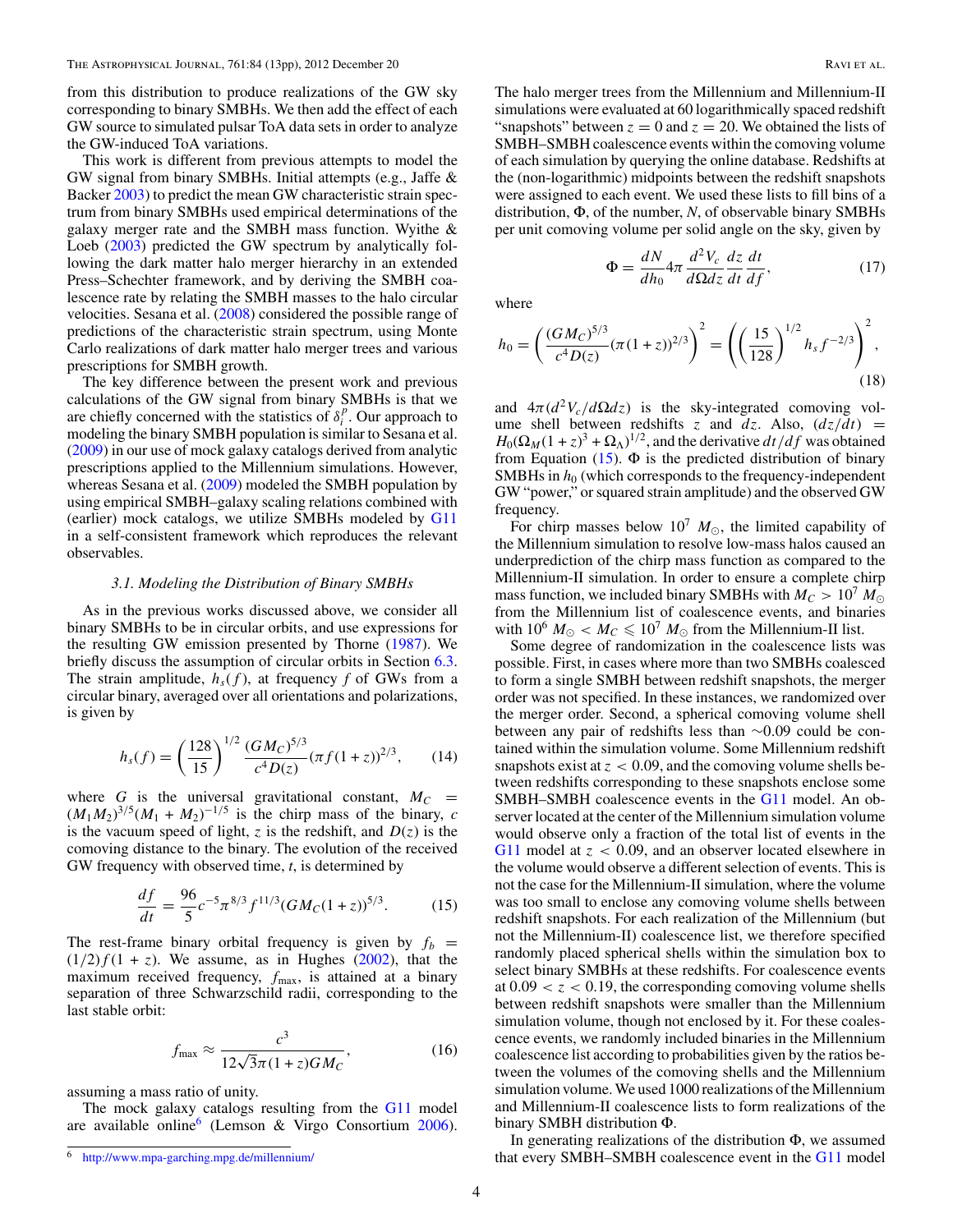<span id="page-4-0"></span>

| Table 2<br>Best-fit Parameter Values of $\Phi_{\text{fit}}$ |                                                  |  |
|-------------------------------------------------------------|--------------------------------------------------|--|
| Parameter                                                   | Value                                            |  |
| $\boldsymbol{n}$                                            | $2087 + 365$                                     |  |
| $p_h$                                                       | $4.878 \times 10^{-23} \pm 4.45 \times 10^{-24}$ |  |
| $\alpha$                                                    | $-1.72249 + 0.00064$                             |  |
| $\beta$                                                     | $-0.3473 + 0.0046$                               |  |

catalogs was the result of a binary SMBH system that had decayed through GW emission. The [G11](#page-11-0) model included the assumption that upon the merger of two galaxies with central SMBHs, the SMBHs coalesced in every case, before accretion onto the newly formed SMBH.<sup>7</sup> We note that SMBHs with masses as low as  $10^3$   $M_{\odot}$  were present in the [G11](#page-11-0) model catalogs, but were not included in the Φ distributions. We verified that relaxing the lower cutoff on the SMBH masses in the  $\Phi$  distributions from 10<sup>6</sup>  $M_{\odot}$  to 10<sup>3</sup>  $M_{\odot}$  did not significantly modify the total signal.

The 1000 realizations of Φ were averaged to form a distribution  $\Phi$ . We fitted  $\Phi$  with an analytic function that could be used to generate random realizations of the observable binary SMBH population. We did not use realizations of  $\Phi$  as realizations of the binary SMBH population because the  $\Phi$  distributions were binned for computational purposes. A four-parameter function,

$$
\Phi_{\text{fit}} = n \left( \frac{h_0}{p_h} \right)^{\alpha} \left( 1 + \frac{h_0}{p_h} \right)^{\beta} f^{-11/3}, \tag{19}
$$

with free parameters *n*,  $p_h$ ,  $\alpha$ , and  $\beta$ , was found to fit  $\Phi$  well. We performed the fit on the logarithm of the data to approximate linearity in the fitting procedure. The best-fit parameters are given in Table 2. The frequency exponent was held fixed at −11*/*3, as predicted by Equations [\(15\)](#page-3-0) and [\(17\)](#page-3-0).

#### *3.2. Realizations of Pulsar ToAs with GW-induced Variations*

For a set of binary SMBHs drawn from the distribution  $\Phi_{\text{fit}}$ , we simulated a corresponding time series  $\delta_i^p$  by summing the contributions from each individual binary. Details of the method used to calculate these contributions are presented in Hobbs et al. [\(2009\)](#page-11-0). For each binary, we randomized over the right ascension and declination, the orbital inclination angle, the orientation of the line of nodes, and the orbital phase angle at the line of nodes. A new publicly available tempo2 plugin, "addAllSMBHBs," was written to perform this simulation.

For most of the present work, we did not use TEMPO2 to fit timing model parameters. Instead, we made use of the tools available for spectral analysis of timing residuals. In our simulations, the "timing residuals" corresponded exactly to  $\delta_i^p$ given the absence of timing model fitting.

It is important to emphasize the distinction between the  $\delta_i^p$ time series and the timing residuals resulting from analyses of observed ToA data sets. Consider a set of observed ToAs that exactly match a particular timing model, except for the addition of GW-induced variations (a  $\delta_i^p$  time series). Given that an observer does not actually possess any prior knowledge of the timing model parameters, the observer will fit the model parameters to the ToAs. The resulting timing residuals will not be equivalent to  $\delta_i^p$ . This is because the  $\delta_i^p$  variations in the ToAs can alter the apparent pulsar timing parameters. For example, the presence of a  $\delta_i^p$  time series consisting of a sinusoidal signal with a period of one year will alter the apparent pulsar position.

In order to investigate the statistics of  $\delta_i^p$  given our model for the binary SMBH population, we first used TEMPO2 to generate 500 ToAs spanning five years exactly corresponding to the PSR J0437−4715 timing model (Manchester et al. [2012\)](#page-11-0). We then added realizations of the  $\delta_i^p$  time series evaluated at the observed ToAs to these data sets, that is, with  $T_{obs} = 5$  yr and  $T_{\text{samp}} = 0.01$  yr. The pulsar distance was set to 1 kpc, and the position was held fixed for all simulations. As the binary SMBHs used to produce realizations of  $\delta_i^p$  had randomized positions and orientations, allowing the pulsar position to vary between realizations would not alter our results. The results presented in this paper are not dependent on the timing model used or on the pulsar distance from the Earth. We also added Gaussian white noise variations with 1 ns rms to the ToAs. This white noise component is much smaller than is usually observed in ToA data sets, but was necessary to smooth over machine precision errors.

We included GW sources between  $10^{-9}$  Hz and  $10^{-6}$  Hz in our simulations of  $\delta_i^p$ . The lower frequency cutoff was chosen to be less than one-fifth of  $f_0 = (5 \text{ yr})^{-1}$ . The upper frequency cutoff was chosen to be greater than  $f_{249} = (0.02 \text{ yr})^{-1}$ . We assumed, after previous works, that all GW sources between these frequency cutoffs are non-evolving over a five-year timespan, i.e., they do not evolve in frequency by more than  $(5 \text{ yr})^{-1}$ . The upper bound on the  $h_0$ -values of sources,  $h_{0, \text{max}}(f)$ , was set by the last stable orbit of binary SMBHs. We identified this bound by fitting a power law to the high- $h_0$  edge of the  $\Phi$  distribution. The lower bound on  $h_0$ ,  $h_0$ <sub>, min</sub>, was set by the lowest non-zero  $h_0$ -value in  $\bar{\Phi}$ . This value corresponds to a binary SMBH containing two 10<sup>6</sup>  $M_{\odot}$  components at  $z \approx 6$ . The distribution included more than  $6.5 \times 10^{18}$  GW sources within this  $h_0 - f$ domain; the vast computational cost involved makes it impossible to simulate  $\delta_i^p$  for this many sources. Fortunately, the shape of the  $\Phi_{\text{fit}}$  distribution was such that, at a given frequency, the highest- $h_0$  sources contributed most to  $S_g(f)$  (we return to this point below), defined in terms of  $\Phi_{\text{fit}}$  (using Equation [\(8\)](#page-2-0)) as

$$
S_{\rm g, fit}(f) = \frac{1}{12\pi^2 f^2} \int_{h_{0,\min}}^{h_{0,\max}(f)} \Phi_{\rm fit} h_s^2(f) dh_0.
$$
 (20)

The average characteristic strain spectrum derived from  $\Phi_{\text{fit}}$  is

$$
h_{c, \text{ fit}}(f) = \left(f \int_{h_{0, \text{ min}}}^{h_{0, \text{ max}}(f)} \Phi_{\text{fit}} h_s^2(f) dh_0\right)^{1/2}.
$$
 (21)

We found a function,  $\hat{h}_0(f)$ , such that

$$
0.9S_{\rm g, \, fit}(f) = \int_{\hat{h}_0(f)}^{h_{0, \, \text{max}}(f)} \frac{\Phi_{\rm fit} h_s^2(f)}{12\pi^2 f^2} dh_0 = \hat{S}_{\rm g, \, fit}(f). \tag{22}
$$

Thus, the GW sources in the domain  $\hat{h}_0(f) < h_0 < h_{0, \max}(f)$ contribute, on average, 90% of  $S_g(f)$  at every frequency. Between  $10^{-9}$  Hz and  $10^{-6}$  Hz, this amounted to  $\sim$ 4.5 × 10<sup>6</sup> sources. We refer to this  $h_0 - f$  domain as the "90% domain." The 90% domain, along with  $h_{0,\text{max}}(f)$ ,  $\hat{h}_0(f)$  and  $h_{0,\text{min}}$ , is shown in Figure [1.](#page-5-0)

We approximated the total number of sources  $(6.5 \times 10^{18})$ in the  $h_0 - f$  domain between  $h_{o,\text{min}}$  and  $h_{0,\text{max}}$  and between  $10^{-9}$  Hz and  $10^{-6}$  Hz as constant. For a given realization of  $\delta_i^p$ , the actual number of sources in the 90% domain

 $7$  There are various mechanisms by which extreme mass ratio binary SMBH systems and triple or higher-order systems can avoid coalescence (e.g., Volonteri et al. [2003\)](#page-12-0).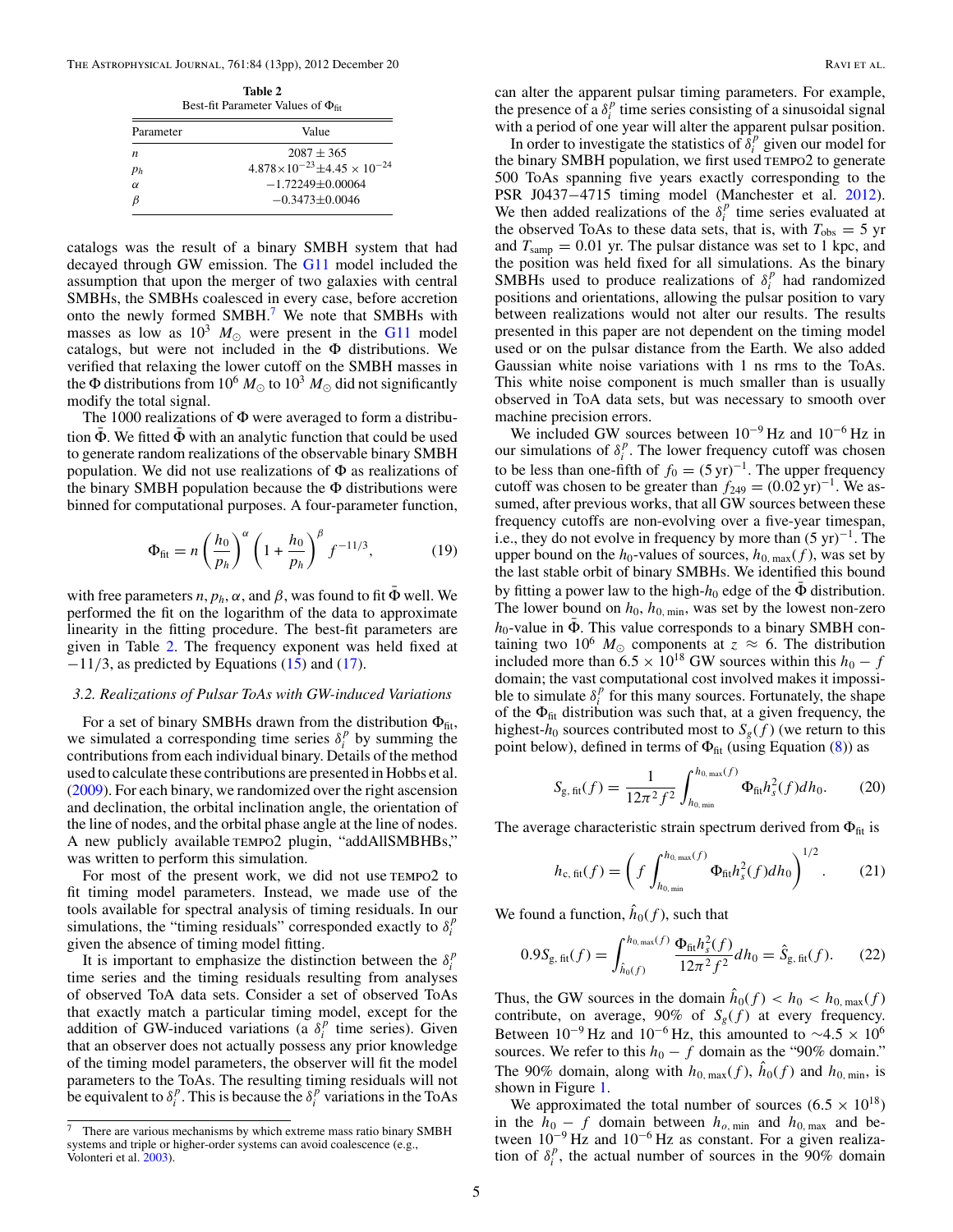<span id="page-5-0"></span>

**Figure 1.** Illustration of the  $h_0 - f$  domain constraints on the distribution  $\Phi_{\text{fit}}$ . The upper and lower dashed lines represent  $h_{0, \text{max}}(f)$  and  $h_{0, \text{min}}$ , as labeled, and the solid curve represents  $h_0(f)$ . The shaded region is the "90% domain" from which binary SMBHs contributing, on average, 90% of the ToA variation PSD at every frequency were drawn.

is governed by binomial statistics. We therefore drew a (binomial-)random number of sources from the 90% domain, and added contributions from each of them to each realization of  $\delta_i^p$ . We assumed that the sources remaining in the  $\Phi_{\text{fit}}$ distribution with  $h_{0,\text{min}} \leq h_0 \leq h_0(f)$ , contributing on average 10% to  $S_g(f)$  at every frequency, resulted in a stochastic contribution to  $\delta_i^p$  governed by the central limit theorem. We therefore simulated them as described in Section [2,](#page-1-0) using the method of simulating ToA variations corresponding to a GW background implemented in the TEMPO2 plugin GWbkgrd. We simulated  $N_{T2} = 5 \times 10^4$  sources between  $10^{-9}$  Hz and 10−<sup>6</sup> Hz using the tempo2 method, with the characteristic strain spectrum given by  $h_c(f) = (12\pi^2 f^3 (S_{\text{g, fit}}(f) - \hat{S}_{\text{g, fit}}(f)))^{1/2}$ . For each realization of  $\delta_i^p$ , we added contributions from the  $\sim$ 4.5 × 10<sup>6</sup> GW sources drawn from the 90% domain of the  $\Phi_{\text{fit}}$  distribution, and from the  $5 \times 10^4$  GW sources corresponding to the remaining (on average) 10% of  $S_g(f)$  drawn using the TEMPO2 method. Shifts in the measured pulse frequencies caused by metric perturbations at both the Earth and the pulsar (i.e., the "Earth term" and the "pulsar term") were included in our simulations.

The top panel of Figure 2 shows  $h_{c, fit}(f)$  in the  $0 \le k < 100$ spectral bins. We also show a characteristic strain spectrum in the form of Equation [\(1\)](#page-0-0) with  $A_{1yr} = 7.8 \times 10^{-16}$ . This value of  $A_{1 \text{yr}}$  can be taken to be the prediction from the [G11](#page-11-0) model, as it corresponds to the characteristic strain in the lowest  $(k = 0)$  spectral bin of a five-year data set. This particular curvature in the  $h_{c, fit}$  curve, also predicted by Wyithe & Loeb [\(2003\)](#page-12-0), is caused by the frequency dependence of  $h_{0, \text{max}}(f)$ , which represents the bound beyond which binary SMBHs have crossed the last stable orbit. This curvature is caused by different processes from the curvature reported by Sesana et al. [\(2008\)](#page-12-0). We show the mean characteristic strain spectrum for GWs from all binary SMBHs in the predicted distribution  $\Phi_{\text{fit}}$ . Sesana et al. [\(2008\)](#page-12-0) fitted a broken power law to realizations of the characteristic strain spectrum, accounting for various



Figure 2. Top: the solid curve shows the mean characteristic strain spectrum,  $h_{\rm c, fit}$ , derived from the distribution  $\Phi_{\rm fit}$  in Equation [\(21\)](#page-4-0). The dashed line shows a representative spectrum of the form in Equation [\(1\)](#page-0-0), with  $A_{1 \text{ yr}} = 7.8 \times 10^{-16}$ . The values of both traces are equivalent at the lowest frequency. The dotted line shows a spectrum of the form in Equation [\(1\)](#page-0-0) with  $A_{1,\text{yr}} = 6 \times 10^{-15}$ , corresponding to the most recently published 95% confidence upper bound on  $A_{1 \text{ yr}}$  (van Haasteren et al. [2011\)](#page-12-0). Bottom: the numbers of GW sources that contribute 50% (dashed line) and 90% (solid line) of *S*g*,* fit(*f* ). The numbers are integrated over frequency bins of width  $(5 \text{ yr})^{-1}$  Hz.

randomizations over the source population. In particular, Sesana et al. [\(2008\)](#page-12-0) randomized over the existence of "fractional" sources in every frequency bin of a fiducial data set, and also excluded the strongest single source in every frequency bin in an attempt to isolate the background signal. The smaller number of sources per unit frequency at higher GW frequencies, combined with the greater contributions to the signal from the strongest single sources in frequency bins at higher frequencies, both resulted in the curved characteristic strain spectra presented by Sesana et al. [\(2008\)](#page-12-0).

The bottom panel of Figure 2 shows the mean numbers of the highest- $h_0$  sources that contribute 90% and 50% of  $S_{\rm g, fit}(f)$ in these frequency bins. A small number of sources contribute a large fraction of  $S_{g, fit}(f)$  at every frequency. In the  $k = 0$ frequency bin, the  $\sim$ 3 × 10<sup>4</sup> highest- $h_0$  sources contribute on average 90% of  $S_{g, \text{fit}}(f)$ , and only 30 sources on average contribute 50% of  $S_{g, \text{fit}}(f)$ . At frequencies  $f > 1.5 \times 10^{-7}$  Hz, the strongest source, on average, contributes more than 90% of  $S_{g, \text{fit}}(f)$  in each frequency bin. This is a consequence of the shallow power-law nature of the  $h_0$ -distribution of the GW sources in the  $\Phi_{\text{fit}}$  distribution.

In this work, we compare the Millennium-based simulations of  $\delta_i^p$  with simulations of  $\delta_i^p$  created using the TEMPO2 method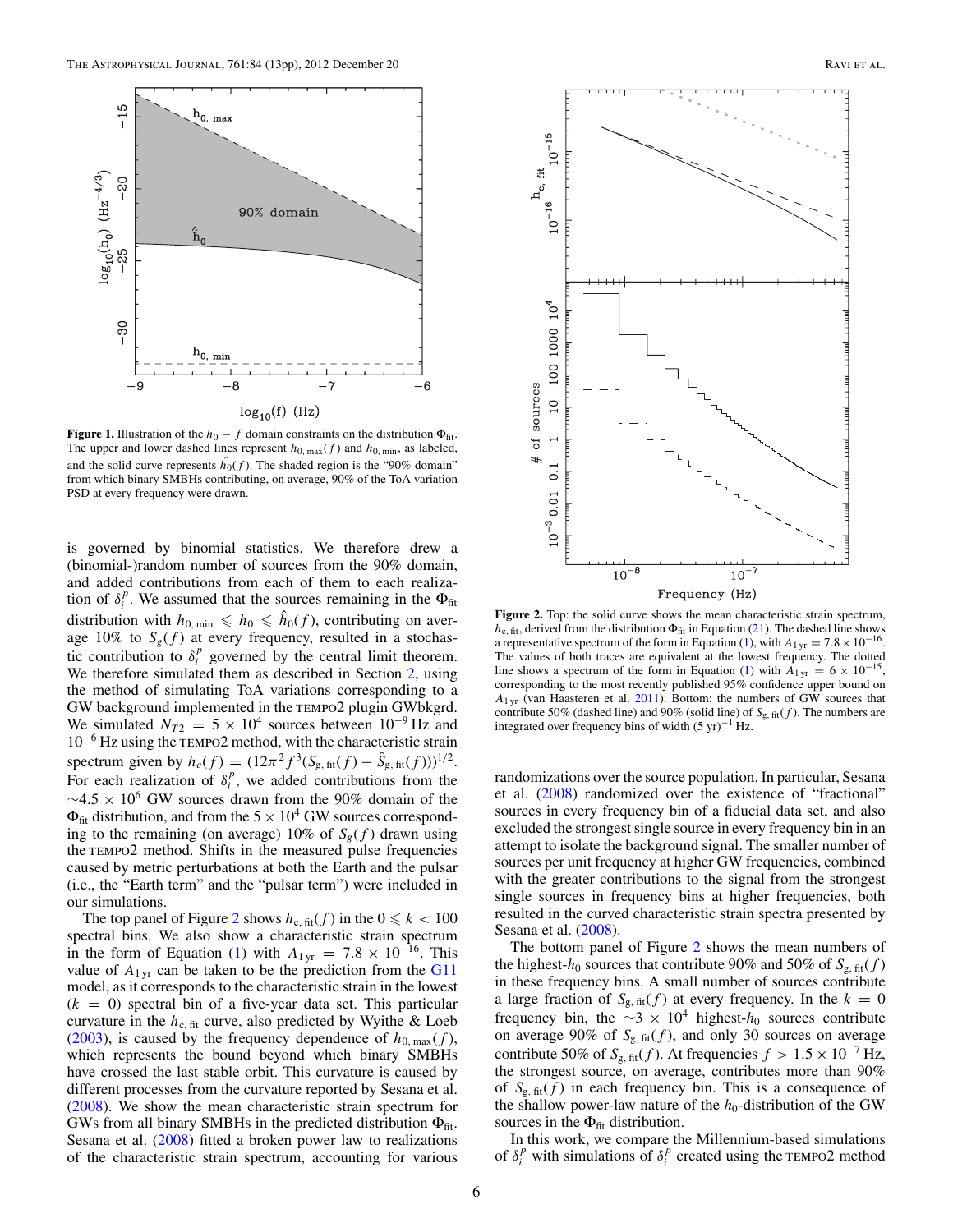<span id="page-6-0"></span>

**Figure 3.** Example realizations of  $\delta_i^p$  in Case [H09](#page-11-0) (thick gray lines) and Case R12 (thin black lines).

described in Section [2.](#page-1-0) To this end, we simulated ToAs as before, but added realizations of  $\delta_i^p$  corresponding to  $5 \times 10^4$ oscillators simulated using the tempo2 plugin GWbkgrd. These oscillators were simulated as described in Section [2,](#page-1-0) with a mean characteristic strain spectrum given by  $h_{c, fit}(f)$ . We refer to this latter method of simulating  $\delta_i^{\vec{p}}$  as Case [H09,](#page-11-0) after Hobbs et al. [\(2009\)](#page-11-0). Simulations of  $\delta_i^p$  using GW sources drawn from  $\Phi_{\text{fit}}$ will be referred to as Case R12 after the present work.

#### 4. FOURIER-SPECTRAL ANALYSIS AND RESULTS

In this section, we consider the differences between the cases in the distributions of the periodograms,  $\tilde{S}_k^p$ , evaluated for realizations of  $\delta_i^p$  for a single pulsar. This is motivated by the results in Figure [2,](#page-5-0) in particular that the number of GW sources per spectral bin that contribute 90% of  $S_{\rm g, fit}(f)$ varies significantly with frequency. The Case R12 simulations are intended to represent more accurately the effects of GWs from binary SMBHs on ToA data sets than the Case [H09](#page-11-0) simulations. Example realizations of five-year  $\delta_i^p$  time series in both cases are shown in Figure 3. The time series appear to be quite similar: realizations in both cases are dominated by low-frequency components. Values of up to 1 *μ*s are also present in one realization.

Instead of directly measuring  $\tilde{S}_k^p$ , the added white noise component in the simulated ToAs required us to analyze the periodograms of a time series,  $D_i^p$ , given by

$$
D_i^p = \delta_i^p + W_i, \qquad (23)
$$

where  $W_i$  is a time series of Gaussian white 1 ns rms ToA variations as discussed above. The PSD of  $\delta_i^p$ ,  $S_{g, \text{fit}}(f)$ , is significantly red, with a spectral index of −13*/*3 (see Equations [\(1\)](#page-0-0) and  $(20)$ ), and is expected to dominate the PSD of  $W_i$  at low frequencies. We used the generalized least-squares algorithm described in Coles et al. [\(2011\)](#page-11-0) to measure the periodograms,  $\tilde{\psi}_k^p$  of realizations of  $D_i^p$ . This method requires knowledge of the auto-covariance function of  $D_i^p$ , which we obtained as in



**Figure 4.** Top: the mean estimates  $(\tilde{\psi}_k^p)$  of the PSD of the simulated ToA variations  $(D_i^{\overline{p}})$  in Case R12 (thin solid black line) and in Case [H09](#page-11-0) (thick solid gray line). The predicted PSDs of  $\delta_i^p$  ( $S_{g, fit}(f)$ ) and  $W_i$  are shown as sloped and horizontal dashed lines, respectively. Randomly chosen single measurements of  $\tilde{\psi}_k^p$  in Case R12 and Case [H09](#page-11-0) are also shown, scaled down by a factor of 10, as black and gray dotted lines, respectively. Bottom: the thin black and thick gray curves depict "percentile periodograms" of the distributions of Case R12 and Case [H09](#page-11-0) measurements of  $\tilde{\psi}_k^p$ , respectively. The 5th, 25th, 50th, 95th percentiles are shown as labeled, along with the maximum values of the periodograms in each spectral bin (labeled "max"). The vertical dashed lines indicate the  $k = 0$  and  $k = 10$  spectral bins, with frequencies given by  $(k + 1)(5 \text{ yr})^{-1}$  Hz.

Equation [\(7\)](#page-2-0) using the inverse DFT of the known PSD of  $D_i^p$ , *S*(*f* ), given by

$$
S(f) = S_{\rm g, \, fit}(f) + \frac{2(1 \, \text{ns})^2}{250/(5 \, \text{years})}.
$$
 (24)

In the following, we consider the distributions of  $\tilde{\psi}_k^p$  in the lower spectral bins, where  $S(f) \approx S_{g, \text{fit}}(f)$ , to be approximately equivalent to the distributions of  $\tilde{S}_k^p$ .

We produced 1000 realizations of  $D_i^p$  in Case R12 and in Case [H09,](#page-11-0) and measured  $\tilde{\psi}_k^p$  for each realization. In the top panel of Figure 4, we show the averages of  $\tilde{\psi}_k^p$  measured from each of the Case R12 and Case [H09](#page-11-0) realizations, along with the expected PSDs of  $\delta_i^p$  and *W<sub>i</sub>*. Arbitrarily chosen single realizations of  $\tilde{\psi}_k^p$ in each case are also shown. The means of the periodograms in both cases are clearly the same, and equivalent to the predicted PSD, *S*(*f* ), given in Equation (24). Though this is as expected,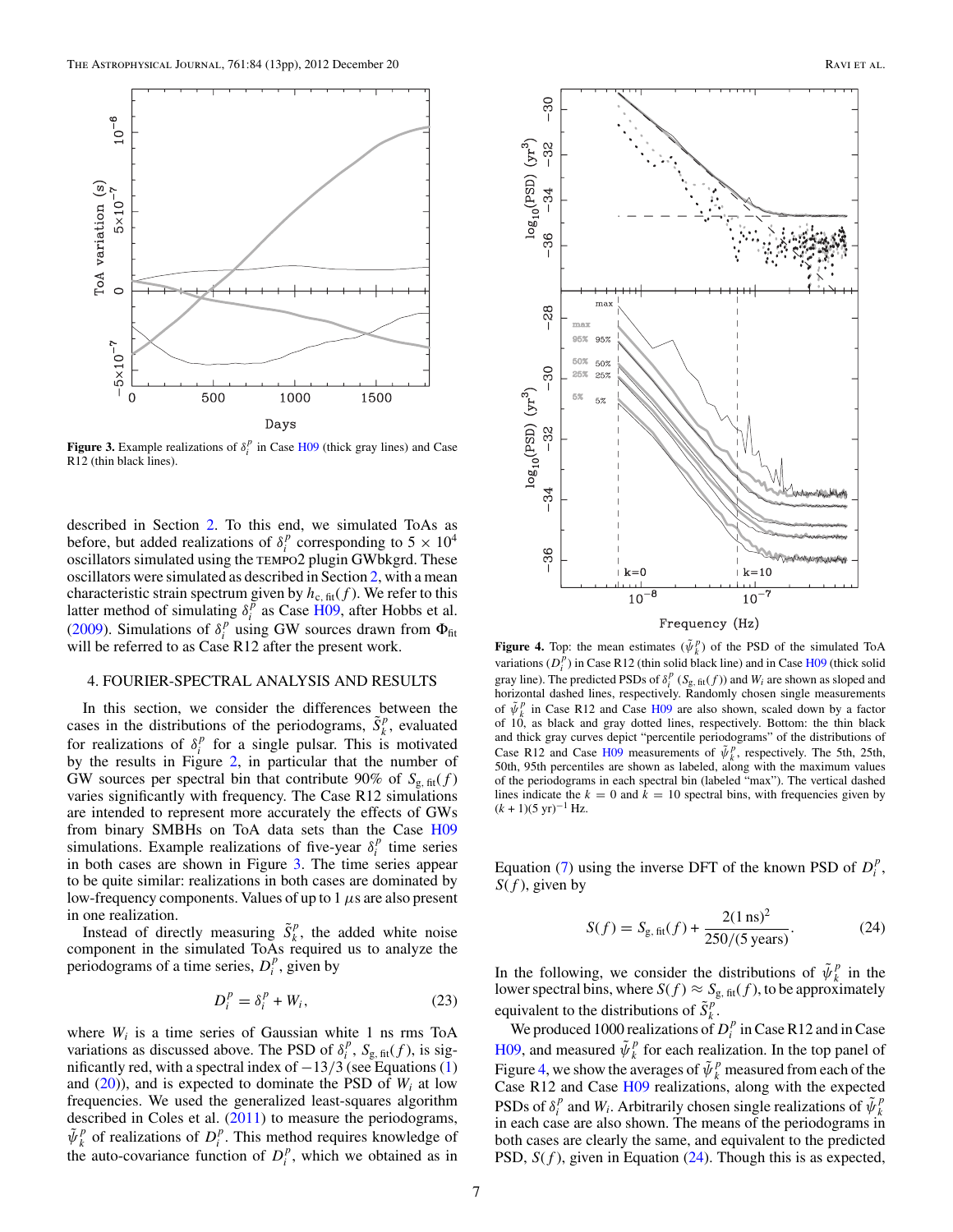<span id="page-7-0"></span>it is both a check of the simulations of  $D_i^p$ , and a demonstration of the ability of our PSD estimation method to measure steep red spectra without bias.

In contrast, the distributions of  $\tilde{\psi}_k^p$  in the frequency bins where  $S(f) \approx S_{g, \text{fit}}(f)$  are different between the cases. The single realizations of  $\tilde{\psi}_k^p$  in each case shown in the top panel of Figure [4](#page-6-0) begin to hint at these differences. In most spectral bins, the Case R12 periodogram is below the Case [H09](#page-11-0) periodogram. That this is a genuine trend is confirmed in the bottom panel of Figure [4.](#page-6-0) Here, we depict various "percentile" periodograms of the distributions of  $\bar{\psi}_k^p$  in each Case R12 and Case [H09.](#page-11-0) The percentile periodograms may be interpreted as contours of equivalent percentiles of the periodogram distributions in different spectral bins. For example, the "50%" percentile periodogram links the 50th percentile points of the distributions of periodogram values in each spectral bin. Below the 95th percentile, all Case R12 percentile periodograms lie below Case [H09](#page-11-0) percentile periodograms. This implies that in most spectral bins, most measurements of a periodogram in Case R12 will, like the individual ones shown in the top panel of Figure [4,](#page-6-0) be below most Case [H09](#page-11-0) periodograms. However, the 95th percentile periodograms are essentially equivalent, and the maximum value Case R12 periodogram is well above the maximum value Case [H09](#page-11-0) periodogram. These implied "tails" at high values in the Case R12 periodogram distributions in each spectral bin are highlighted in Figure 5, which depicts the distributions of the  $\tilde{\psi}_k^{\tilde{p}}$  in the spectral bins indicated by the vertical lines in the bottom panel of Figure [4.](#page-6-0) The distributions are shown as the fractions of Case R12 and Case [H09](#page-11-0) periodograms at or above a given value.

Figure 5 also shows that the Case R12 periodogram distribution in the  $k = 10$  spectral bin has a longer tail relative to the Case  $H09$  distribution, as compared to the  $k = 0$  spectral bin. This effect is also evident in the bottom panel of Figure [4,](#page-6-0) in that the fractional differences between the percentile periodograms are greater at the upper end of the GW-dominated frequency regime. This is consistent with the decreasing number of GW sources per spectral bin included in the Case R12 simulations with increasing frequency, as shown in Figure [2.](#page-5-0)

In summary, approximating  $\tilde{\psi}_k^p$  with  $\tilde{S}_k^p$  as discussed above, we find that:

- 1. In most spectral bins, most realizations of  $\tilde{S}_k^p$  in Case R12 will be below most realizations of  $\tilde{S}_k^p$  in Case [H09.](#page-11-0)
- 2. The maximum possible values of  $\tilde{S}_k^p$  in Case R12 will be higher than the maximum possible values of  $\tilde{S}_k^p$  in Case [H09.](#page-11-0)

## 5. ESTIMATES OF CORRELATIONS BETWEEN GW-INDUCED ToA VARIATION TIME SERIES

Hellings & Downs [\(1983\)](#page-11-0) showed that the *average* values of correlations between  $\delta_i^p$  for different pulsars, for a stochastic GW signal, will always be given by the Hellings & Downs curve (Equation [\(4\)](#page-1-0)). The distributions of the individual estimates of these correlations, much like the distributions of the PSD estimator  $\tilde{S}_k^p$  considered above, will however depend on the nature of the GW signal. Here, we characterize the distributions of the estimates of these correlations for multiple pulsar pairs in each case discussed above. We simulated 100 realizations of each of the Case [H09](#page-11-0) and Case R12 ToAs as described in Section [3.2](#page-4-0) for pulsars at the positions of each of the 20 pulsars timed by the Parkes PTA, using the timing models specific to



**Figure 5.** Distributions of 1000 measurements of  $\tilde{\psi}_k^p$  in Case R12 (thin black lines) and in Case [H09](#page-11-0) (thick gray lines) in the  $k = 0$  (top) and  $k = 10$  (bottom) spectral bins. The distributions are shown as the fractions of realizations at or above a given value. The domains of both plots indicate the maxima and minima of the distributions.

each pulsar (Manchester et al. [2012\)](#page-11-0). For each realization, the same set of GW sources was used to simulate GW-induced ToA variations for each pulsar. The pulsar distances were set arbitrarily between 1 kpc and 20 kpc.

We estimated the correlations between time series  $\delta_i^p$  and  $\delta_i^q$ ,  $\rho_{pq}$ , for each pulsar pair *pq* in each realization of Case R12 and Case [H09](#page-11-0) ToAs. No autocorrelations were estimated. A frequency-domain estimation technique, based on the method of Yardley et al. [\(2011\)](#page-12-0), was used. This technique will be detailed elsewhere (G. Hobbs et al., in preparation). We refer to our estimates of  $\rho_{pq}$  as  $\tilde{\rho}_{pq}$ . These estimates were performed using  $D_i^p$  time series, rather than  $\delta_i^p$  time series (see Equation [\(23\)](#page-6-0)), and the estimation technique was optimized using the expected PSD of  $D_i^p$  given in Equation [\(24\)](#page-6-0). The technique removes the best-fit linear and quadratic terms from each  $D_i^p$  time series using the standard tempo2 least-squares fitting algorithm. This mimics the effect of fitting pulse frequency and frequencyderivative terms to the simulated ToAs and then analyzing the timing residuals.

Following the removal of linear and quadratic terms from one of the 100 Case R12 realizations of  $D_i^{\vec{p}}$ , a single GW source was found to dominate the residual time series. We show the corresponding  $D_i^p$  time series for 2 of the 20 simulated pulsars for this realization in Figure [6.](#page-8-0) The left panel of this figure shows the large sinusoidal oscillations induced by the source, and the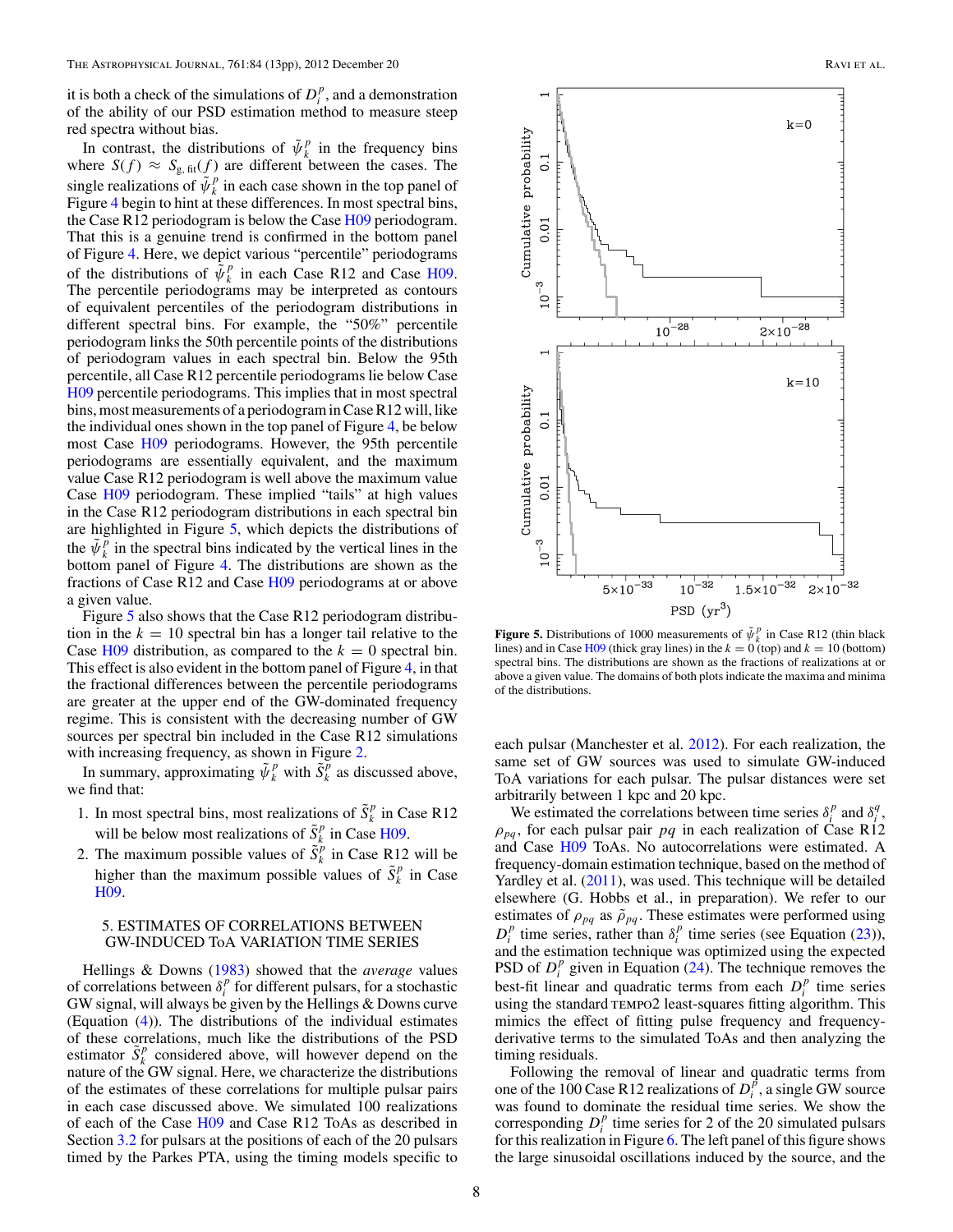<span id="page-8-0"></span>

**Figure 6.** Two examples of simulated realizations of  $D_i^p$  for two pulsars: PSR J1600–3053 and PSR J1909–3744 (see the text for details). The realization in the left panel is affected by a strong individual GW source, whereas the realizations in the right panel is not. The lower plots show the  $D_i^p$  time series from the corresponding upper plots with linear and quadratic terms removed.



Figure 7. Estimated correlations between GW-induced ToA variations for simulated pulsars at the positions of the 20 Parkes PTA pulsars in Case [H09](#page-11-0) (left) and in Case R12 (right), plotted against the angular separations on the sky between each pair of pulsars. Each point represents an average over 99 realizations; in Case R12, one realization including an extremely strong individual source was not included in the average. Linear and quadratic terms were removed from each ToA variation time series. The solid curve is the expected Hellings & Downs curve given in Equation [\(4\)](#page-1-0). As no autocorrelations were present, the maximum value of the Hellings & Downs curve is 0.5.

right panel shows example Case R12 realizations of  $D_i^p$  that are not dominated by an individual source. It is possible that an individual GW source with a period greater than the five-year dataspan could dominate the realizations of  $D_i^p$  in the right-hand panel of Figure 6. The ToA variations induced by such a source would, however, be absorbed in the removal of the linear and quadratic terms from the  $D_i^p$  time series.

We averaged all measurements of  $\tilde{\rho}_{pq}$  for each pulsar pair *pq* from the Case R12 realizations, besides the one clearly dominated by an individual source. The realization dominated by an individual source added a large amount of scatter to the average Case R12 correlations, and was left out of the average to enable a better comparison between the cases. We also averaged the Case [H09](#page-11-0) measurements of  $\tilde{\rho}_{pq}$  for each pair *pq* in 99 arbitrarily chosen realizations. The average measurements of  $\tilde{\rho}_{pq}$  are shown for both cases in Figure 7. The functional form of

the Hellings & Downs curve is recovered in both Case R12 and Case [H09.](#page-11-0) However, the Case R12 estimates are significantly more scattered about the expected values of the correlations than the Case [H09](#page-11-0) estimates.

The increased scatter in the Case R12 correlations with re-spect to the Case [H09](#page-11-0) correlations in Figure 7 is caused by outlying estimates in only a few realizations of ToAs. This is shown in Figure [8,](#page-9-0) where we display the histograms of the  $\tilde{\rho}_{pq}$  measurements between simulated ToA data sets for PSR J0437−4715 and PSR J0613−0200 in each case. Correlation estimates  $|\tilde{\rho}_{pq}| > 1$  were possible because we normalized the estimated covariances between  $D_i^p$  time series using the expected cross-PSD between the time series. While most measurements in both cases are concentrated around the expected value of  $\rho_{pq}$ , a few Case R12 measurements are significantly displaced. This is consistent with the results of Section [4.](#page-6-0)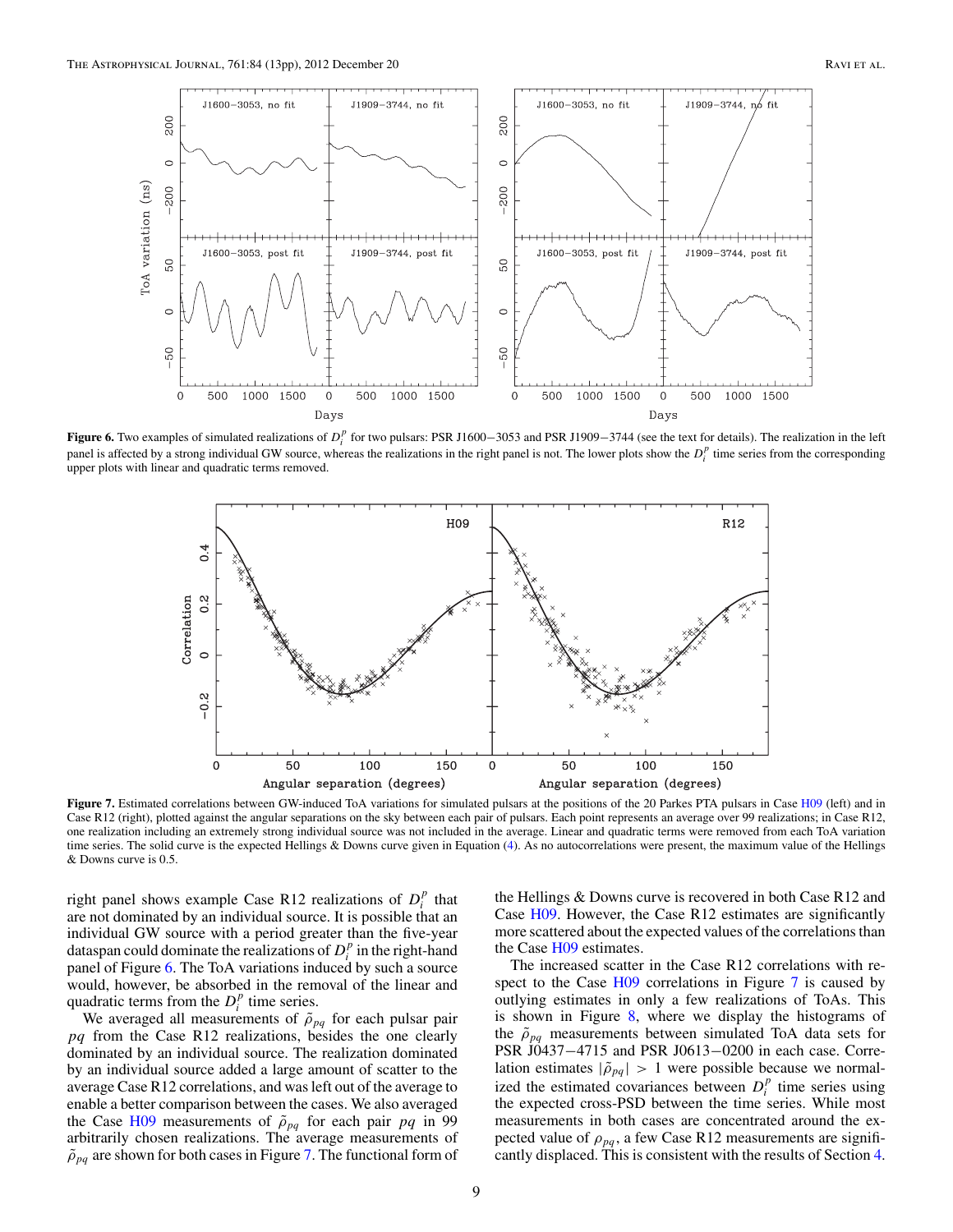<span id="page-9-0"></span>

**Figure 8.** Histograms showing the distributions of measurements of the correlation estimator  $ρ<sub>pq</sub>$  for 100 simulated ToA data sets for PSR J0437−4715 and PSR J0613−0200, in Case R12 (top) and Case [H09](#page-11-0) (bottom). See the text for details of the simulations. The Case R12 realization that included an extremely strong single GW source, as discussed in the text, resulted in a measurement of  $\tilde{\rho}_{pq}$  = −39.74; this measurement is not shown in the Case R12 histogram. The vertical dashed line in each panel indicates the mean values of all 100 estimated correlations in each case, and the vertical dotted line indicates the expected value of the correlation,  $\rho_{pq}$ , for an angular separation of  $\theta_{pq} = 49^\circ.8$ .

We also stress that the large scatter of the estimator common to both cases is expected, and intrinsic to the GW signal.

## 6. DISCUSSION

We have shown that the ToA variations induced by GWs from the predicted binary SMBH population are not consistent with the model described in Section [2.](#page-1-0) The random Gaussian model for  $\delta_i^p$  described in Section [2](#page-1-0) and approximated in Case [H09](#page-11-0) is reasonable given that a large number of GW sources are expected to contribute to the GW-induced ToA variations. That is, the values of  $\delta_i^p$  at all times  $t_i$  are the sums of many random variables. An argument based on the classical central limit theorem would suggest that  $\delta_i^p$  would then be Gaussian random at every time  $t_i$ . It is apparent, however, that such a central limit theorem-based argument does not apply to the Case R12 realizations of  $\delta_i^p$ . This is because of the nature of the GW sources contributing to  $\delta_i^p$  in Case R12.

In Case R12, a few sources contribute most of the PSD of  $\delta_i^p$  at every frequency, as shown in Figure [2.](#page-5-0) These sources are rare because they are found at the high- $h_0$  tail of the  $\Phi_{\text{fit}}$ 

source distribution. The estimators we consider in this work,  $\tilde{S}_k^p$  and  $\tilde{\rho}_{pq}$ , are dominated in Case R12 by a few GW sources that need not occur in every realization of the  $\delta_i^p$  time series. This is why the distributions of these estimators are different between cases. The quantities that we estimate,  $S_g(f)$  and  $\rho_{pa}$ , are used to define the covariance matrix of the GW-induced ToA variations (see Equation [\(7\)](#page-2-0)). We have therefore shown that the ToA variations induced by GWs from binary SMBHs are dominated by the effects of a few strong, rare sources and cannot be accurately modeled using the random Gaussian process discussed in Section [2.](#page-1-0)

## *6.1. Implications of Our Results for Experiments Focused on a GW Background*

Current PTA data analysis techniques use assumptions about the statistics of  $\delta_i^p$  to attempt to estimate or constrain the amplitude of the characteristic strain spectrum of GWs from binary SMBHs. In turn, we consider the implications of our results for a selection of techniques. We assume, in this discussion, that our results for the statistics of GW-induced ToA variations would apply even if the normalization of the GW characteristic strain spectrum  $h_{c, fit}(f)$ , which we refer to as the GW amplitude,<sup>8</sup> were scaled up or down. Such a scaling could occur, for example, under different scenarios for whether coalescing SMBHs accrete gas before or after coalescence (Sesana et al. [2008\)](#page-12-0).

We summarize a few key techniques here.

- 1. Jenet et al. [\(2005\)](#page-11-0) describe a statistic that measures the degree of correlation between estimates of *ρpq* from ToA data, and the expected functional form of  $\rho_{pq}$ . The expected detection significance, which is estimated under the assumption that the GW-induced ToA variations are Gaussian random, saturates at high values of the GW amplitude once the variance of the statistic is dominated by the stochasticity of the GW signal (see our Figure 8 and related discussion).
- 2. Jenet et al. [\(2006\)](#page-11-0) constrain the amplitude of the GW characteristic strain spectrum from binary SMBHs by estimating the maximum possible GW signal present in measured data, under the assumption that the data could be modeled using a white noise process and GW-induced ToA variations. A statistic that estimates the GW background amplitude from individual pulsars was measured and compared to the simulated distributions of the statistic for different GW amplitudes. The simulated statistic distributions were created from simulated ToA data sets with GW-induced ToA variations included using the TEMPO2 plugin GWbkgrd.
- 3. van Haasteren et al. [\(2009\)](#page-12-0) present a Bayesian parameter estimation method for the GW characteristic strain spectral amplitude.<sup>9</sup> van Haasteren et al.  $(2011)$  used this method to constrain the GW amplitude. This method requires an evaluation of the likelihood of the parameters used to model the ToA data sets, which include the GW amplitude. The likelihood is the probability distribution of the data given the model parameters. The GW amplitude is used to calculate the covariance matrix,  $C_{pq}$ , between the GW-induced ToA

<sup>&</sup>lt;sup>8</sup> We make a distinction between this amplitude and the  $A_{1 \text{ yr}}$  parameter introduced in Equation [\(1\)](#page-0-0) because  $h_{c, fit}(\bar{f})$  does not have exactly the same form as given in Equation [\(1\)](#page-0-0).

Though their method also estimates the spectral index of the GW characteristic strain spectrum, we assume marginalization over this parameter in our discussion here.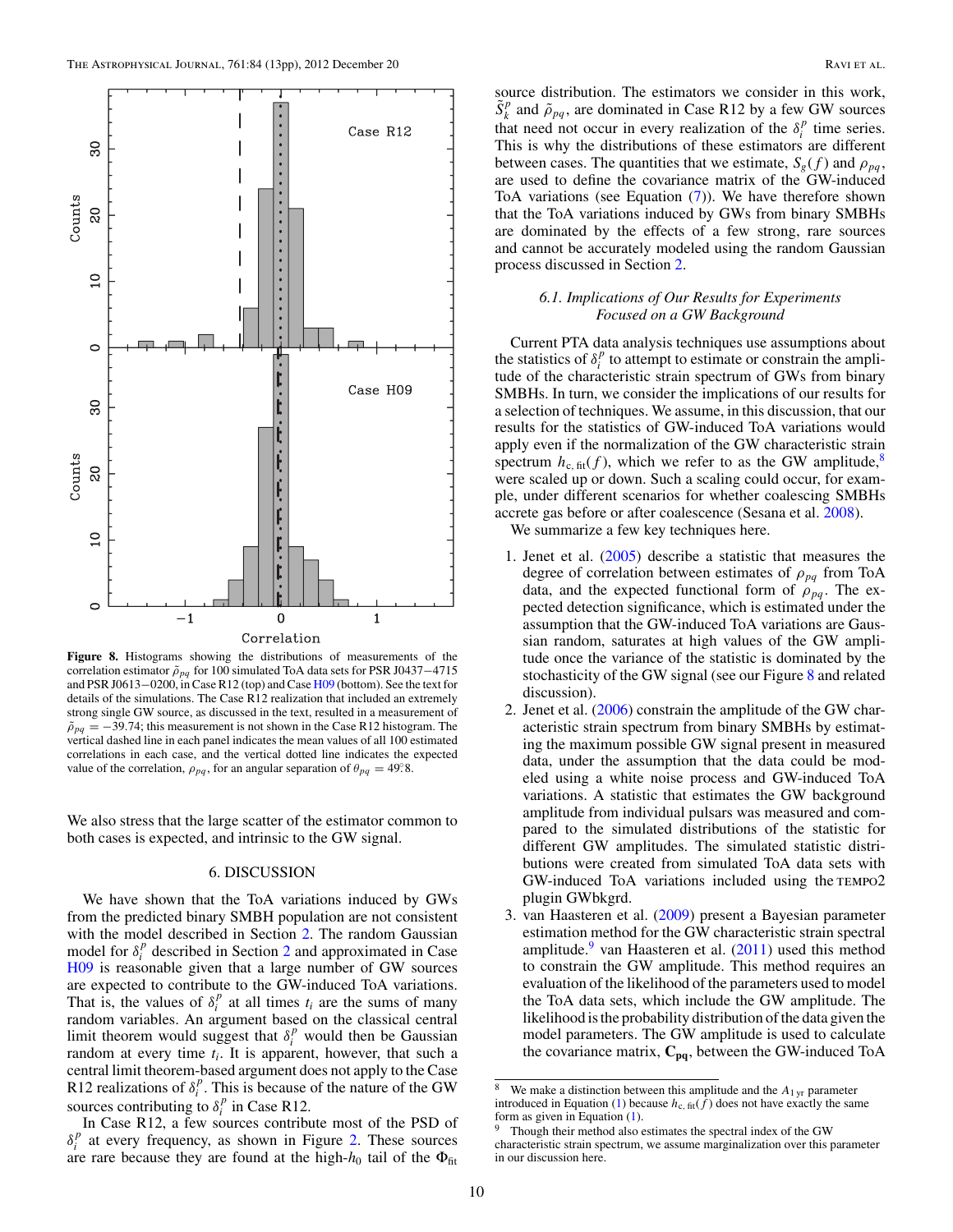variations for pulsars  $p$  and  $q$  (see Equations  $(7)$  and  $(8)$ ). This covariance matrix in turn is used to define the PTA likelihood, assuming that the GW-induced ToA variations can be modeled as a random Gaussian process.

4. Demorest et al. [\(2012\)](#page-11-0) use a PTA likelihood, similar to the work of van Haasteren et al. [\(2009\)](#page-12-0), to constrain the GW amplitude by evaluating the distribution of a maximum likelihood estimator for the amplitude. They also use a method similar in concept to Jenet et al. [\(2005\)](#page-11-0) to attempt to detect the GW signal from binary SMBHs.

First, the non-Gaussianity of the GW-induced ToA variations means that the estimate of the intrinsic GW-induced variance of the Jenet et al. [\(2005\)](#page-11-0) statistic will be incorrect. This will affect estimates of the detection significance, particularly in the "strong signal regime," where the effects of GWs in the ToAs are large compared to all other noise processes. Second, the limit on the GW amplitude placed by Jenet et al. [\(2006\)](#page-11-0) will be biased. The Jenet et al. [\(2006\)](#page-11-0) limit was placed by finding the GW amplitude for which 95% of simulated statistic values were above the measured value. The distribution of their statistic derived using our simulations would be different. Ruling out a GW amplitude using the Jenet et al. [\(2006\)](#page-11-0) technique does not necessarily rule out a GW signal corresponding to our simulations with the same confidence. Finally, our results indicate that the likelihoods evaluated by van Haasteren et al. [\(2009\)](#page-12-0) and Demorest et al. [\(2012\)](#page-11-0) will also be biased, leading to a similar effect on GW amplitude constraints made using their methods. A definitive statement on the magnitude of the consequences of our simulations for current constraints on the GW amplitude cannot be made, however, without fully considering the various PTA data analysis methods.

#### *6.2. Single GW Source Detection Prospects*

We have established that in every frequency bin of the fiveyear data sets we consider, a few strong GW sources dominate the PSD of  $\delta_i^p$ . This means that we cannot consider the expected GW signal from binary SMBHs to form a background.<sup>10</sup> We briefly consider the possibility that there are single sources of GWs that are detectable by PTAs. Various methods of detecting and characterizing individual continuous sources of GWs with PTAs have recently been presented (Yardley et al. [2010;](#page-12-0) Boyle & Pen [2010;](#page-11-0) Corbin & Cornish [2010;](#page-11-0) Lee et al. [2011;](#page-11-0) Babak & Sesana [2012;](#page-11-0) Ellis et al. [2012\)](#page-11-0). There are, however, few predictions for the expected number of detectable sources. Sesana et al. [\(2009\)](#page-12-0) analyzed binary SMBH population models similar to those considered here to suggest that a five-year ToA data set would include 5–10 single GW sources above the mean "stochastic background" level, mainly at GW frequencies greater than 10−<sup>8</sup> Hz. Their definition of a *resolvable* source as one that has a (mean) strain amplitude that is greater than the mean background level is conservative. This is because a PTA is capable of spatial, as well as frequency resolution. The background contribution per spatial resolution element of a PTA will be less than the all-sky background level, resulting in a higher source amplitude to background ratio for a bright source located in the resolution element.

The exact number of resolvable GW sources for a given GW background level for PTAs depends on the particular search



**Figure 9.** Average strain amplitudes of the three highest-amplitude binary SMBHs in frequency bins with  $0 \leq k \leq 10$  for each realization of the population. The strain amplitudes are expressed as fractions of the mean summed amplitude of the remaining sources. We also show the 5th and 95th percentiles of the strain amplitudes, with their deviations from the means scaled down by a factor of 10. We made 300 realizations of the source population to produce this figure. As indicated in the figure, squares (the solid line) depict the mean amplitudes of the strongest sources, circles (the dashed line) depict the mean amplitudes of the second strongest sources, and triangles (the dotted line) depict the mean amplitudes of the third strongest sources.

method. For example, Boyle & Pen  $(2010)$  suggest that a PTA composed of *N* pulsars could resolve up to 2*N/*7 sources per frequency bin. In Figure 9, we present a simple indication of the expected amplitudes of strong individual sources in the  $0 \leq k \leq 11$  spectral bins of our fiducial five-year data set. Using 300 Case R12 realizations of the GW source population, we found the mean strain amplitudes in each spectral bin of the three strongest GW sources. We express these amplitudes as multiples of the mean summed strain amplitude, *h*rest, of the remaining sources. The errors in the *h*rest values were not included in the error bars as they were very small.

If we consider all but the three strongest sources in a spectral bin to form a "background," $\frac{11}{11}$  then it is clear that for spectral bins with  $k \geq 2$ , three sources, on average, produce the same total strain amplitude as the remaining sources. Even for the  $k = 0$  spectral bin, three sources are expected to produce more than half the total strain amplitude of the remaining sources. Indeed, the strongest source in the  $k = 0$  spectral bin has an average strain amplitude that is ∼0*.*35*h*rest, which implies that a PTA which can resolve out two-thirds of the sky will detect equal contributions from the source and from the background.

Blind searches for single GW sources with PTAs are therefore important. PTA data analysis methods that attempt to detect an isotropic component will not optimally recover the entirety of the GW signal from binary SMBHs, and could perhaps miss a large component of the signal for some realizations of the GW source population. A careful consideration of the efficacy of GW background detection methods as compared to search methods for single sources, given the predicted source characteristics, is required.

 $10$  This result is analogous to the case of the extragalactic background light (Domínguez et al.  $2011$ ), where the summed electromagnetic radiation from AGN and star-forming galaxies is dominated by strong individual sources, behind which myriad further objects combine to form an apparently isotropic background too uniform to be resolved by current telescopes.

 $11$  This is by no means a rigorous definition of a background relative to the number of sources. The exact definition is dependent on the single source search method and the characteristics of the PTA.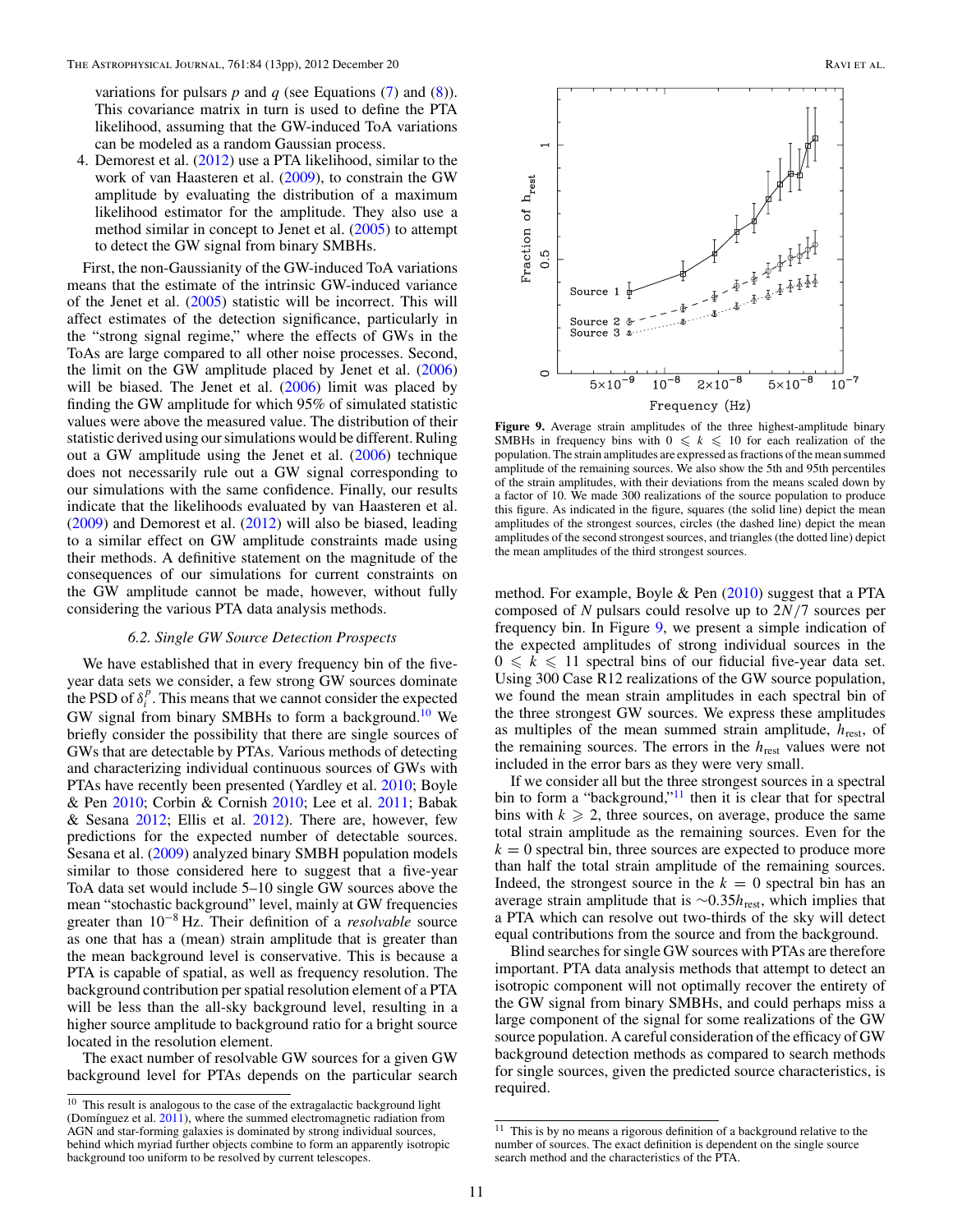### *6.3. Limitations of Our Approach to Modeling the GW Signal from Binary SMBHs*

<span id="page-11-0"></span>A shortcoming of our approach toward modeling  $\delta_i^p$ , and indeed of all predictions for the GW signal from binary SMBHs to date, is the assumption of circular orbits for all binaries. Recent work (e.g., Sesana 2010; Preto et al. 2011; Khan et al. 2011) suggests that binary SMBHs emitting GWs in the PTA frequency regime will have highly eccentric orbits. The candidate binary SMBH OJ 287 (e.g., Valtonen et al. [2011\)](#page-12-0) is in fact modeled with an orbital eccentricity of  $\sim$ 0.7. The GW waveform of an eccentric binary radiating in the PTA band spans many frequencies, and does not follow the frequency–time relation of Equation [\(15\)](#page-3-0), or the dependence of the GW strain amplitude on the frequency of Equation [\(14\)](#page-3-0). Therefore, if most binary SMBHs radiating in the PTA band are eccentric, then the predicted mean spectral slope of the characteristic strain spectrum (Equation [\(1\)](#page-0-0)) will change (Enoki & Nagashima 2007). We will also need to account for the binary eccentricity distribution in our predictions of the statistics of GW-induced ToA variations. Finally, further investigation of the effects of gas and stars on binaries is needed (e.g., Roedig & Sesana 2012). We do not include these effects in our model because the understanding of their combined contributions toward specifying the binary SMBH population is not sufficiently advanced.

#### 7. CONCLUSIONS

We have used a sophisticated model for galaxy evolution (Guo et al. 2011) to predict the distribution of binary SMBHs radiating GWs in the PTA frequency band. By drawing lists of GW sources from this distribution, we simulate the effects of GWs from binary SMBHs on five-year pulsar ToA data sets. We compare these simulations (Case R12) with simulated pulsar data sets containing the effects of an equivalent-amplitude GW signal modeled as a random Gaussian process (Case H09). We estimate the PSDs of the simulated GW-induced ToA variation time series, and the correlations between these time series for different pulsars. We find that the distributions of the PSD estimators of the realizations of the GW-induced ToA variations are different between the cases in every frequency bin, although the mean estimated PSDs are the same in each case. While in Case R12 the estimated PSDs are concentrated at lower values than in Case H09, the Case R12 estimations extend to higher PSD values than the Case H09 estimations. We also find that the functional form of the Hellings & Downs curve is recovered on average in both cases. The correlations between the GW-induced ToA variation time series for different pulsars in Case R12 are, however, significantly more scattered about the expected values than in Case H09. We interpret our results in terms of the influence of strong individual GW sources on the ToAs in Case R12.

We conclude the following.

- 1. The effects of GWs from binary SMBHs on pulsar ToAs cannot be accurately modeled using existing methods, i.e., as a random Gaussian process. This is because a few GW sources dominate the PSD of the GW-induced ToA variations at all frequencies, with reducing numbers of sources contributing equivalent PSD fractions in higher frequency bins.
- 2. Our results directly affect existing PTA data analysis methods aimed at detecting or estimating the parameters of

the GW signal from binary SMBHs. The projected detection significance will be biased.

3. The prospects for single GW source detection are strong. Individual sources could potentially be resolved in all GW-dominated frequency bins of a 5 year data set.

We emphasize that future searches for GW signals from binary SMBHs in pulsar data sets need to be sensitive to both individual sources as well as a GW background.

V.R. is a recipient of a John Stocker Postgraduate Scholarship from the Science and Industry Endowment Fund. J.S.B.W. acknowledges an Australian Research Council Laureate Fellowship. G.H. is the recipient of an Australian Research Council QEII Fellowship (project DP0878388). The Millennium and Millennium-II Simulation databases used in this paper and the web application providing online access to them were constructed as part of the activities of the German Astrophysical Virtual Observatory. We acknowledge use of the mpfit IDL routines of C. B. Markwardt. We thank W. Coles for his extensive and insightful comments into draft versions of the manuscript. We also thank the anonymous referee for comments that were useful in improving the manuscript.

#### REFERENCES

- Babak, S., & Sesana, A. 2012, [Phys. Rev. D,](http://dx.doi.org/10.1103/PhysRevD.85.044034) [85, 044034](http://adsabs.harvard.edu/abs/2012PhRvD..85d4034B)
- Boylan-Kolchin, M., Springel, V., White, S. D. M., Jenkins, A., & Lemson, G. 2009, [MNRAS,](http://dx.doi.org/10.1111/j.1365-2966.2009.15191.x) [398, 1150](http://adsabs.harvard.edu/abs/2009MNRAS.398.1150B)
- Boyle, L., & Pen, U.-L. 2010, arXiv[:1010.4337](http://www.arxiv.org/abs/1010.4337)
- Coles, W., Hobbs, G., Champion, D. J., Manchester, R. N., & Verbiest, J. P. W. 2011, [MNRAS,](http://dx.doi.org/10.1111/j.1365-2966.2011.19505.x) [418, 561](http://adsabs.harvard.edu/abs/2011MNRAS.418..561C)
- Colless, M., Dalton, G., Maddox, S., et al. 2001, [MNRAS,](http://dx.doi.org/10.1046/j.1365-8711.2001.04902.x) [328, 1039](http://adsabs.harvard.edu/abs/2001MNRAS.328.1039C)
- Corbin, V., & Cornish, N. J. 2010, arXiv[:1008.1782](http://www.arxiv.org/abs/1008.1782)
- Croton, D. J., Springel, V., White, S. D. M., et al. 2006, [MNRAS,](http://dx.doi.org/10.1111/j.1365-2966.2005.09675.x) [365, 11](http://adsabs.harvard.edu/abs/2006MNRAS.365...11C)
- De Lucia, G., & Blaizot, J. 2007, [MNRAS,](http://dx.doi.org/10.1111/j.1365-2966.2006.11287.x) [375, 2](http://adsabs.harvard.edu/abs/2007MNRAS.375....2D)
- Demorest, P. B., Ferdman, R. D., Gonzalez, M. E., et al. 2012, arXiv[:1201.6641](http://www.arxiv.org/abs/1201.6641) Detweiler, S. 1979, [ApJ,](http://dx.doi.org/10.1086/157593) [234, 1100](http://adsabs.harvard.edu/abs/1979ApJ...234.1100D)
- Di Matteo, T., Colberg, J., Springel, V., Hernquist, L., & Sijacki, D. 2008, [ApJ,](http://dx.doi.org/10.1086/524921) [676, 33](http://adsabs.harvard.edu/abs/2008ApJ...676...33D)
- Domínguez, A., Primack, J. R., Rosario, D. J., et al. 2011, [MNRAS,](http://dx.doi.org/10.1111/j.1365-2966.2010.17631.x) [410, 2556](http://adsabs.harvard.edu/abs/2011MNRAS.410.2556D)
- Dotti, M., Sesana, A., & Decarli, R. 2012, [Adv. Astron.,](http://dx.doi.org/10.1155/2012/940568) [2012, 940568](http://adsabs.harvard.edu/abs/2012AdAst2012E...3D)
- Ellis, J., Siemens, X., & Creighton, J. 2012, [ApJ,](http://dx.doi.org/10.1088/0004-637X/756/2/175) [756, 175](http://adsabs.harvard.edu/abs/2012ApJ...756..175E)
- Enoki, M., & Nagashima, M. 2007, [Progress of Theoretical Physics,](http://dx.doi.org/10.1143/PTP.117.241) [117, 241](http://adsabs.harvard.edu/abs/2007PThPh.117..241E)
- Foster, R. S., & Backer, D. C. 1990, [ApJ,](http://dx.doi.org/10.1086/169195) [361, 300](http://adsabs.harvard.edu/abs/1990ApJ...361..300F)
- Gitti, M., Brighenti, F., & McNamara, B. R. 2012, [Adv. Astron.,](http://dx.doi.org/10.1155/2012/950641) [2012, 950641](http://adsabs.harvard.edu/abs/2012AdAst2012E...6G)
- Guo, Q., White, S., Boylan-Kolchin, M., et al. 2011, [MNRAS,](http://dx.doi.org/10.1111/j.1365-2966.2010.18114.x) [413, 101](http://adsabs.harvard.edu/abs/2011MNRAS.413..101G)
- Hellings, R. W., & Downs, G. S. 1983, [ApJ,](http://dx.doi.org/10.1086/183954) [265, L39](http://adsabs.harvard.edu/abs/1983ApJ...265L..39H)
- Hobbs, G. B., Edwards, R. T., & Manchester, R. N. 2006, [MNRAS,](http://dx.doi.org/10.1111/j.1365-2966.2006.10302.x) [369, 655](http://adsabs.harvard.edu/abs/2006MNRAS.369..655H)
- Hobbs, G. B., Jenet, F., Lee, K. J., et al. 2009, [MNRAS,](http://dx.doi.org/10.1111/j.1365-2966.2009.14391.x) [394, 1945](http://adsabs.harvard.edu/abs/2009MNRAS.394.1945H)
- Hughes, S. A. 2002, [MNRAS,](http://dx.doi.org/10.1046/j.1365-8711.2002.05247.x) [331, 805](http://adsabs.harvard.edu/abs/2002MNRAS.331..805H)
- Jaffe, A. H., & Backer, D. C. 2003, [ApJ,](http://dx.doi.org/10.1086/345443) [583, 616](http://adsabs.harvard.edu/abs/2003ApJ...583..616J)
- Jenet, F. A., Hobbs, G. B., Lee, K. J., & Manchester, R. N. 2005, [ApJ,](http://dx.doi.org/10.1086/431220) [625, L123](http://adsabs.harvard.edu/abs/2005ApJ...625L.123J)
- Jenet, F. A., Hobbs, G. B., van Straten, W., et al. 2006, [ApJ,](http://dx.doi.org/10.1086/508702) [653, 1571](http://adsabs.harvard.edu/abs/2006ApJ...653.1571J)
- Khan, F. M., Just, A., & Merritt, D. 2011, [ApJ,](http://dx.doi.org/10.1088/0004-637X/732/2/89) [732, 89](http://adsabs.harvard.edu/abs/2011ApJ...732...89K)
- Lee, K. J., Wex, N., Kramer, M., et al. 2011, [MNRAS,](http://dx.doi.org/10.1111/j.1365-2966.2011.18622.x) [414, 3251](http://adsabs.harvard.edu/abs/2011MNRAS.414.3251L)
- Lemson, G., & Virgo Consortium 2006, arXiv[:astro-ph/0608019](http://www.arxiv.org/abs/astro-ph/0608019)
- Manchester, R. N., Hobbs, G., Bailes, M., et al. 2012, Proc. Astron. Soc. Aust., accepted (arXiv[:1210.6130\)](http://www.arxiv.org/abs/1210.6130)
- Marulli, F., Bonoli, S., Branchini, E., Moscardini, L., & Springel, V. 2008, [MNRAS,](http://dx.doi.org/10.1111/j.1365-2966.2008.12988.x) [385, 1846](http://adsabs.harvard.edu/abs/2008MNRAS.385.1846M)
- McConnell, N. J., Ma, C.-P., Gebhardt, K., et al. 2011, [Nature,](http://dx.doi.org/10.1038/nature10636) [480, 215](http://adsabs.harvard.edu/abs/2011Natur.480..215M)
- Phinney, E. S. 2001, arXiv[:astro-ph/0108028](http://www.arxiv.org/abs/astro-ph/0108028)
- Preto, M., Berentzen, I., Berczik, P., & Spurzem, R. 2011, [ApJ,](http://dx.doi.org/10.1088/2041-8205/732/2/L26) [732, L26](http://adsabs.harvard.edu/abs/2011ApJ...732L..26P)
- Roedig, C., & Sesana, A. 2012, [J. Phys. Conf. Series,](http://dx.doi.org/10.1088/1742-6596/363/1/012035) [363, 012035](http://adsabs.harvard.edu/abs/2012JPhCS.363a2035R)
- Sazhin, M. V. 1978, SvA, [22, 36](http://adsabs.harvard.edu/abs/1978SvA....22...36S)
- Schuster, A. 1898, [Terr. Magn. Atmos. Electr.,](http://dx.doi.org/10.1029/TM003i001p00013) 3, 13

Sesana, A., Haardt, F., Madau, P., & Volonteri, M. 2004, [ApJ,](http://dx.doi.org/10.1086/422185) [611, 623](http://adsabs.harvard.edu/abs/2004ApJ...611..623S)

Sesana, A. 2010, [ApJ,](http://dx.doi.org/10.1088/0004-637X/719/1/851) [719, 851](http://adsabs.harvard.edu/abs/2010ApJ...719..851S)